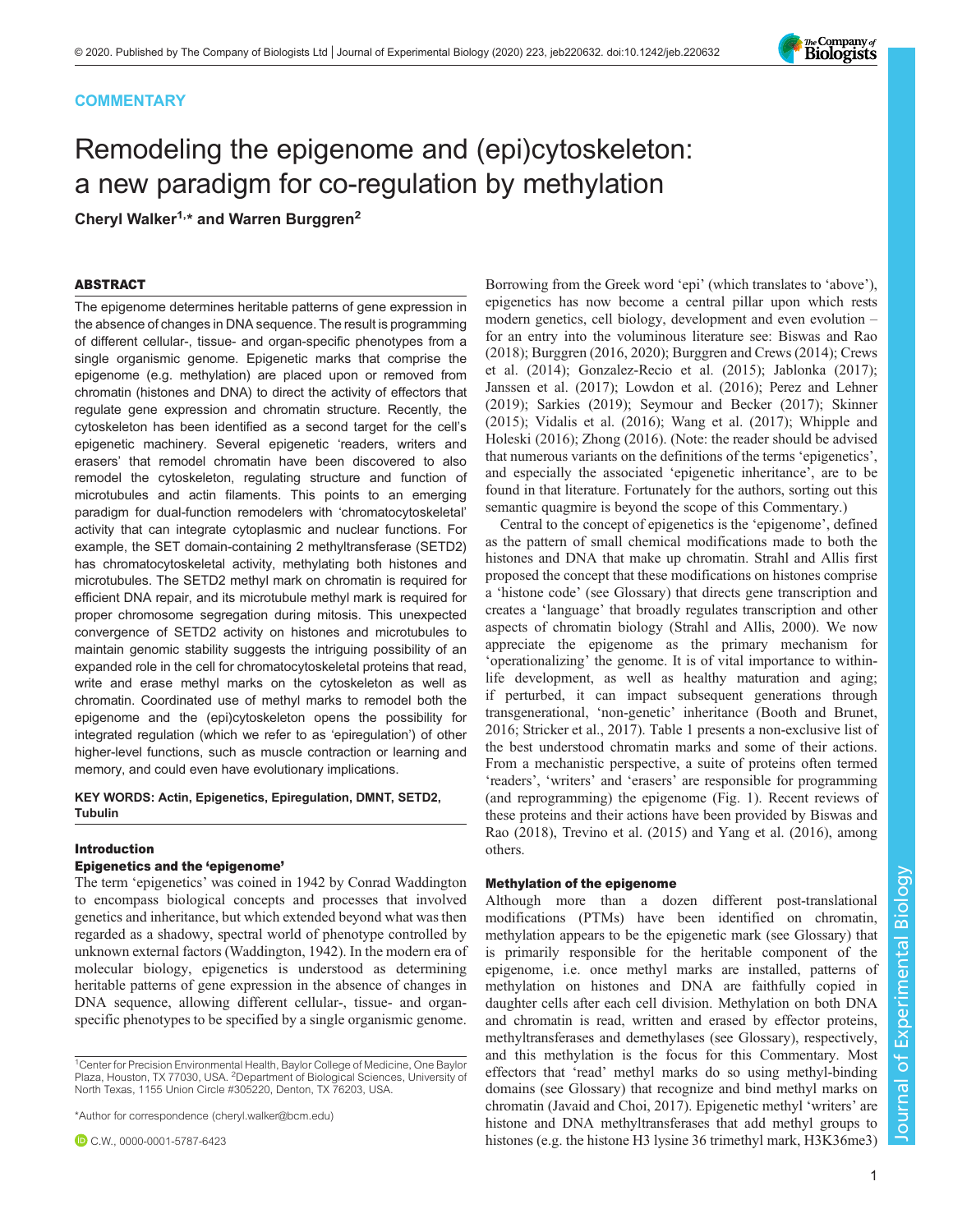# Glossary

## Basal bodies

A mitotic organizing center of the cell at the base of the primary cilium, formed by the centrosome when cells are not in mitosis

#### Chromatocytoskeletal

Activity of a dual-function epigenetic regulator acting on both chromatin and the cytoskeleton

#### CpG islands

Regions of DNA ≥200 bp in length with a high frequency of CpG sites Demethylase

Enzyme that removes methyl groups from target proteins such as DNA or histones

#### Domain

Modular component of a protein with a specialized function in recognizing or modifying target proteins

#### Epigenetic machinery

Proteins that add, recognize and/or remove epigenetic modifications of chromatin in a coordinated and circumscribed way

#### Epigenetic marks

Small chemical modifications to the histones and DNA that affect the function of the genome in a hereditary manner

#### **Epimutations**

Heritable changes to the epigenome that can result in abnormal transcriptional repression of active genes and/or abnormal activation of usually repressed genes

## **Epiregulation**

Regulation of structure and function of the genome and cytoskeleton, including but not limited to the reading, writing and erasure of methyl marks, by the epigenetic machinery

#### Histone code

Combinatorial post-translational modifications that direct gene transcription and/or chromatin conformation

#### **Methyltransferases**

Enzymes that add methyl groups to lysine, arginine and histidine (or other) amino acid residues of target proteins

## Midbody

The collapsed central spindle microtubules that continue to join daughter cells until cleavage during cytokinesis

## Polycomb repressive complex 2 (PRC2)

A multi-component methyltransferase enzyme complex containing the histone methyltransferase EZH2 that writes the H3K27me3 mark on chromatin

#### Tubulin code

Post-translational modifications that direct tubulin tertiary and quaternary structure and function

and DNA (e.g. methylation of the 5′ position of cytosine, 5 mC). Methyl erasers are demethylases such as the Jumonji proteins that remove methyl marks from histones, and the Tet enzymes that remove methyl groups from 5 mC.

Highly specific, methyl 'readers' can distinguish between different epigenetic marks, and even between the same type of modification located on different residues of DNA or histones, using domains that bind to specific modifications on chromatin. The presence of these domains allows the protein readers to match a surface groove or cavity to a specific epigenetic mark, not unlike the classic 'lock and key' mechanism described for enzyme–substrate interaction. For example, even though they are both trimethylated, readers can differentiate between trimethylated lysine 27 and trimethylated lysine 4 on histone H3 (the H3K27me3 and H3K4me3 marks, respectively), with H3K27me3 read as a repressive mark and H3K4me3 read as an active mark for gene expression ([Brykczynska et al., 2010\)](#page-7-0). Readers can even differentiate between different modifications on the same residue. For example, histone H3 lysine 27 can be acetylated or trimethylated, with H3K27ac read as an active mark, and

H3K27me3 read as a repressive mark for transcription [\(Pasini](#page-8-0) [et al., 2010\)](#page-8-0). Frequently, reading domains are also utilized by enzymes that function as epigenetic writers or erasers. This allows one epigenetic mark to direct the addition or removal of another mark on chromatin. For example, histone methyl marks can direct the activity of DNA methyltransferases, which read these marks to methylate CpG sites in DNA to silence specific loci ([Morselli et al.,](#page-8-0) [2015; Ooi et al., 2007](#page-8-0)) or mark intergenic regions [\(Weinberg et al.,](#page-9-0) [2019\)](#page-9-0). Importantly, this close coordination of reading, writing and erasing actions by specialized proteins results in what are termed 'read-write' or 'read-erase' mechanisms, an important component of what is often referred to as the epigenetic machinery (see Glossary).

As mentioned above, methyl marks on chromatin can provide either positive or negative regulation of gene expression. DNA methylation is particularly important when it occurs on cytosine bases adjacent to guanine bases, which – when clustered – are commonly referred to as CpG islands (see Glossary). Methylation of these islands can effectively silence gene expression, as can repressive histone methyl marks such as H3K27me3 ([Vaissiere](#page-8-0) [et al., 2008\)](#page-8-0). Other histone marks can promote gene expression; for example, H3K4me3 on chromatin is associated with active gene promoters ([Shilatifard, 2012](#page-8-0)). Epigenetic methyl marks can also act at a distance; for example, monomethylation of histone H3 at lysine 4 (H3K4me1) is associated with enhancer regions of transcriptionally active domains of chromatin, and the repressive histone H3 lysine 9 trimethyl mark (H3K9me3) causes heterochromatic silencing of long stretches of chromatin associated with X inactivation [\(Becker et al., 2016](#page-7-0)).

## 'Moonlighting' by the epigenetic machinery

As a result of several decades of epigenetics research, and more recent initiatives such as the Epigenome Roadmap Project [\(http://www.roadmapepigenomics.org\)](http://www.roadmapepigenomics.org), we now understand at the molecular and biochemical level how the epigenetic machinery remodels chromatin in the nucleus. We have also learned that these functions are highly conserved from yeast to humans. Consequently, we now have available genome-wide, nucleotidelevel detail on epigenomes from many different tissues and cell types. While epigenetic research continues at a robust pace, we are now poised to look outside the nucleus and ask a new question: is the activity of this epigenetic machinery restricted to remodeling chromatin in the nucleus, or might this apparatus also remodel extranuclear targets in the cell? Below, we lay out the evidence that the cytoskeleton has emerged as a second, important target for epigenetic readers, writers and erasers. In this Commentary, we consider how methyl marks may function to remodel, regulate and integrate the structure and function of the epigenome and cytoskeleton.

## The ever-expanding reach of regulation by methylation

The knowledge of how epigenetic marks regulate gene expression at the molecular and biochemical level is rapidly changing our views on many aspects of biology and medicine. The additional realization that an epigenetic machinery exists with the ability to remodel histones and DNA to regulate chromatin structure and gene expression has provided a major expansion of our understanding of genetics, inheritance, disease pathogenesis (for example, in the fields of cancer and autism) and even evolution (see below). Yet, from this fundamental understanding of the workings of the epigenetic machinery, another key question has emerged: is the coordinated programming of epigenetic marks and the associated remodeling limited to chromatin, or could the epigenetic machinery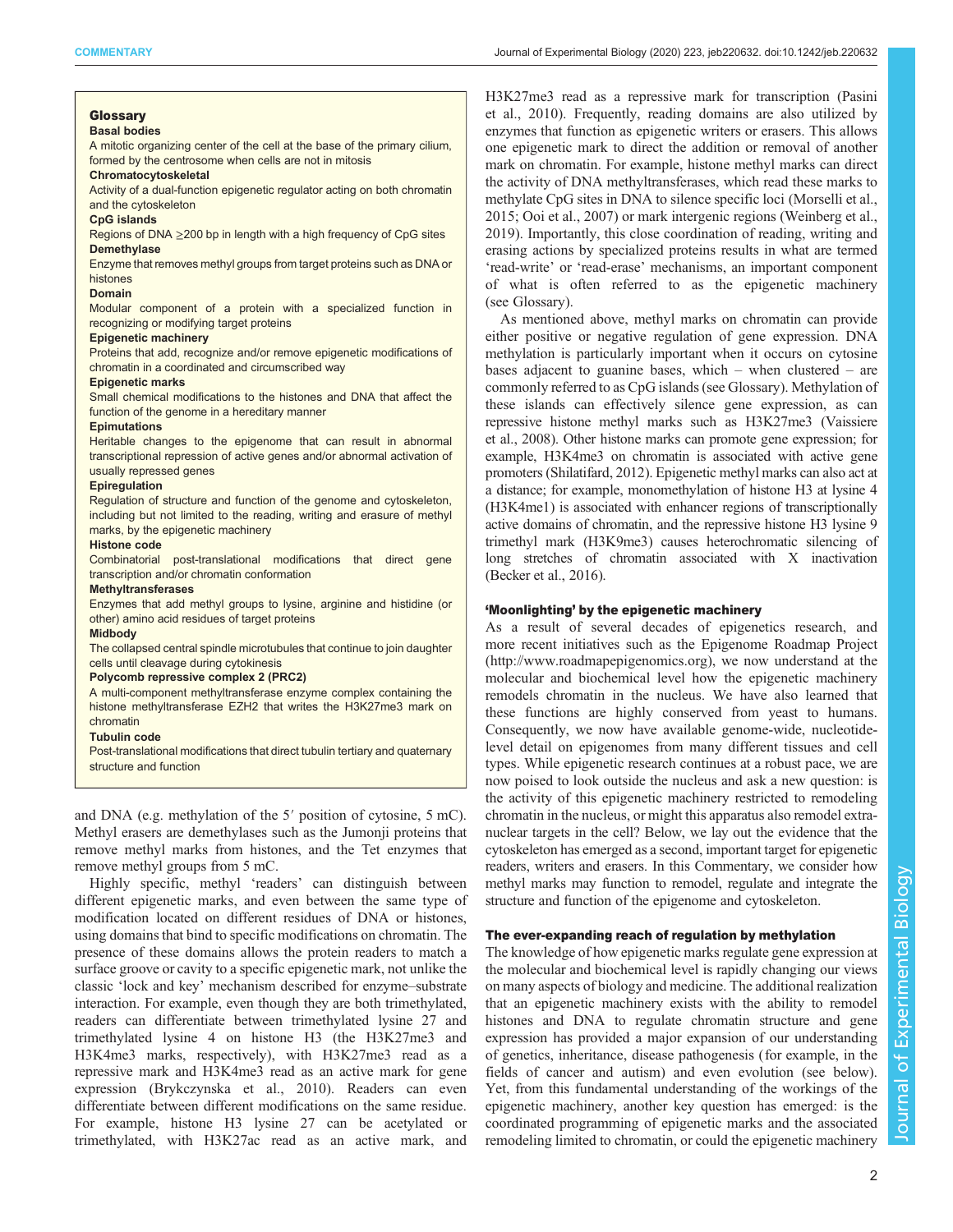| General<br>target | Marker                                                    | Position                                                                                                                                                                                           | <b>Effects</b>                                                                                                                                                                                                                                                                                                                                                                    |  |  |  |
|-------------------|-----------------------------------------------------------|----------------------------------------------------------------------------------------------------------------------------------------------------------------------------------------------------|-----------------------------------------------------------------------------------------------------------------------------------------------------------------------------------------------------------------------------------------------------------------------------------------------------------------------------------------------------------------------------------|--|--|--|
| Chromatin         | Mono-, di- or tri-methyl<br>groups $(-CH3)$               | The 5th carbon atom of cytosine ring of DNA DNA<br>methylation occurs at single or highly enriched CpG-<br>dense sites throughout the genome Occurs on lysine<br>and arginine residues of histones | When present in CpG-dense 'islands' near promoters,<br>methyl groups inhibit transcription, reducing or<br>altogether silencing gene expression When present on<br>histones, methyl groups can be associated with either<br>activation or repression of gene expression depending<br>on the specific lysine/arginine residue, and type of mark<br>(mono-, di- or tri-methylation) |  |  |  |
|                   | Acetyl group $(-CH3CO)$                                   | NH <sub>3</sub> <sup>+</sup> group of lysine in histone tails of nucleosome of<br>packaged dsDNA                                                                                                   | Acetylation causes DNA to assume a less condensed<br>structure, facilitating enhanced gene transcription                                                                                                                                                                                                                                                                          |  |  |  |
|                   | Ubiquitin, a 76 amino<br>acid $(\sim 8.6$ kDa)<br>protein | Lysine residues of histone proteins of nucleosome of<br>packaged dsDNA                                                                                                                             | Ubiquitination causes DNA to assume a less-condensed<br>structure, facilitating enhanced gene transcription<br>Influences the activity of other chromatin remodelers with<br>read-write activity that 'read' this mark to add another                                                                                                                                             |  |  |  |
|                   | Phosphate group<br>$(PO43-)$                              | Tyrosine residues of histone proteins                                                                                                                                                              | Phosphorylation causes DNA to assume a less-<br>condensed structure, facilitating enhanced gene<br>transcription Influences the activity of other chromatin<br>remodelers with read-write activity that 'read' this mark<br>to add another                                                                                                                                        |  |  |  |
| Cytoskeleton      | Mono-, di- or tri-methyl<br>groups $(-CH3)$               | Added to lysine 40 (K40) and histidine 73 (H73)<br>residues of tubulin and actin, respectively                                                                                                     | K40 methylation is associated with dynamic microtubules<br>of the mitotic spindle H73 methylation regulates actin<br>polymerization                                                                                                                                                                                                                                               |  |  |  |
|                   | Acetyl group $(-CH3CO)$                                   | Added to lysine 40 of tubulin                                                                                                                                                                      | Associated with microtubule stability                                                                                                                                                                                                                                                                                                                                             |  |  |  |

## <span id="page-2-0"></span>Table 1. A selection of the most common epigenetic marks and their possible effects

remodel other structures, and thus regulate other aspects of cell biology, perhaps in coordination with its activity on chromatin? Indeed, as reviewed below, we know that several of the enzymes involved in modifying the epigenome can 'moonlight' by catalyzing reactions beyond the epigenome. This raises a second question: which is the 'main' and which is the 'secondary' function for a machinery known for its activity on chromatin that is also acting on the cytoskeleton?

# Tubulin post-translational modifications and the 'tubulin code'

Following on the heels of the histone code hypothesis, cell biologists have proposed a similar 'tubulin code' (see Glossary) for regulation of microtubule structure and function [\(Barisic and](#page-7-0) [Maiato, 2016](#page-7-0); [Gadadhar et al., 2017;](#page-7-0) [Janke, 2014; Verhey and](#page-8-0) [Gaertig, 2007](#page-8-0)). Microtubules are key elements of the cytoskeleton that consist of  $α$ - and  $β$ -tubulin heterodimers. Polymers of these heterodimers form tubular structures – microtubules – that provide structure and shape to the cell, and are involved in mitosis, motility and intracellular transport [\(Matamoros and Baas, 2016;](#page-8-0) [Wloga](#page-9-0) [et al., 2017\)](#page-9-0). The tubulin code hypothesis states that tubulin isotype expression and PTMs form a code used by the cell to encrypt the structural, spatial, temporal and functional information that specifies microtubule biology.

One example of a tubulin code modification of microtubules linked to cytoskeletal biology is acetylation, which occurs on lysine 40 of α-tubulin (αTubK40ac) [\(Sadoul and Khochbin, 2016\)](#page-8-0).  $\alpha$ TubK40ac marks microtubules of the mitotic spindle, as well as the extraordinarily stable microtubules of the axoneme of cilia. The αTubK40ac mark provides structural constraints that contribute to microtubule stability ([Eshun-Wilson et al., 2019\)](#page-7-0), but whether this mark is 'read' by other effectors is not clear. For example, microtubules marked by αTubK40ac are preferred tracks for transport by kinesin-1 motors ([Cai et al., 2009;](#page-7-0) [Reed et al., 2006\)](#page-8-0), although kinesin-1 does not directly read this mark ([Kaul et al.,](#page-8-0) [2014;](#page-8-0) [Walter et al., 2012](#page-9-0)). The  $\alpha$ TubK40ac mark is written by alpha



Fig. 1. Writers, readers and erasers of epigenetic markers. As an example, the figure shows information on proteins that can write, read and erase methyl groups (Me). Methyl groups on histones can be sensed (read) by methyl-binding domain proteins (e.g. DNA methyltransferases, DMNTs) acting as readers (green). New methyl groups can be added to chromatin by methyltransferases (e.g. SETD2) acting as writers (orange). Pol II, RNA polymerase II. Alternatively, existing methyl groups can be removed from chromatin by demethylases (e.g. Jumonji demethylases) acting as erasers (blue).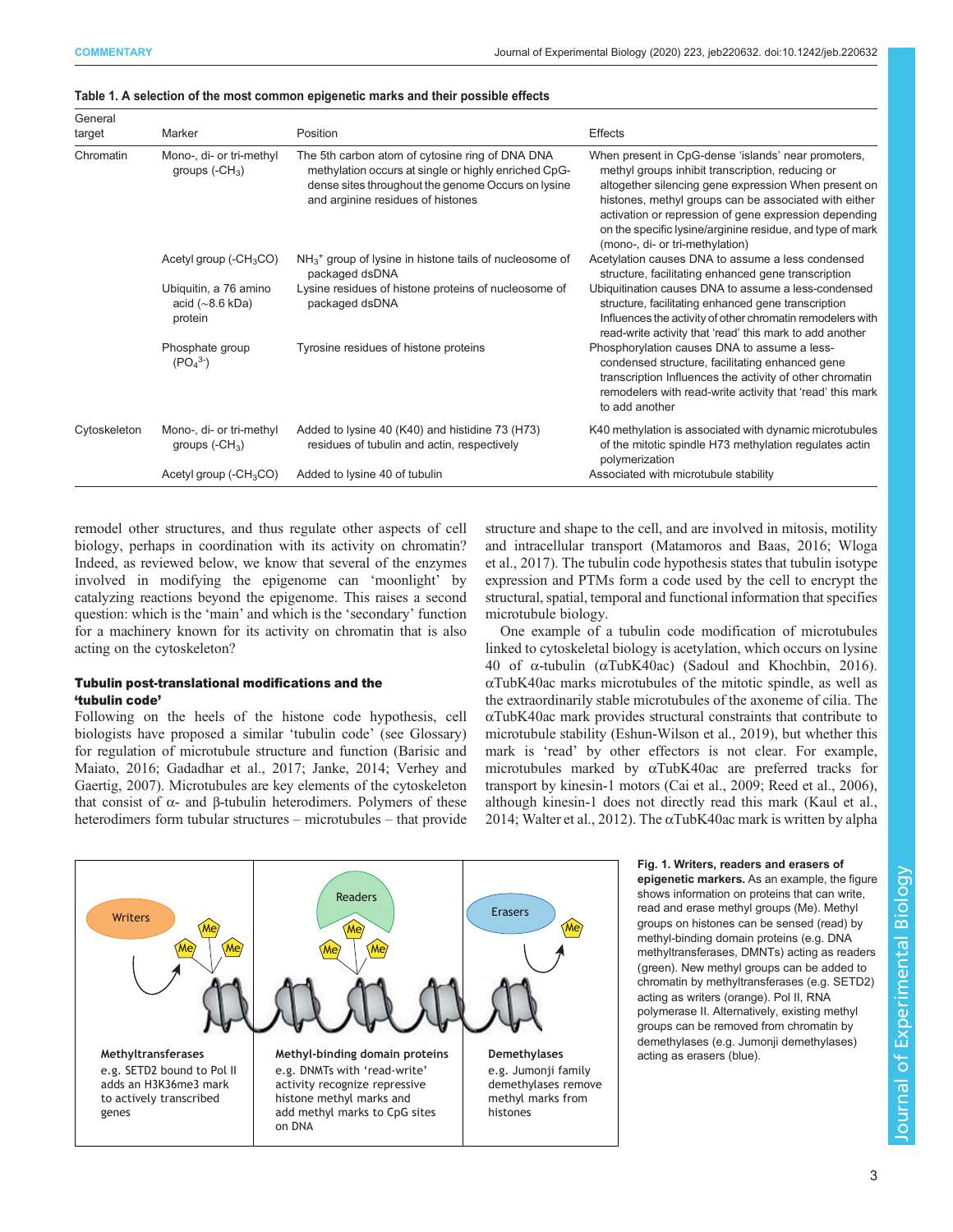tubulin acetyltransferase (αTAT) and erased by the deacetylases sirtuin 2 (SIRT2) and histone deacetylase 6 (HDAC6), which – although a member of the histone deacetylase family – does not have significant activity on histones [\(Howes et al., 2014](#page-7-0); [Li et al.,](#page-8-0) [2013](#page-8-0); [Magiera et al., 2018\)](#page-8-0). Thus, although acetylation is a component of both the histone and tubulin codes, there are distinct acetylase/deacetylase enzymes that write and erase this mark on chromatin and microtubules; consequently, until recently, there has been little reason to believe that the histone and tubulin codes were anything other than conceptually linked.

The view that the histone and tubulin codes were distinct was recently revised when one of the key chromatin methyl writers, the histone methyltransferase SETD2, was discovered to also methylate microtubules ([Park et al., 2016\)](#page-8-0). This demonstrated for the first time a shared mark (methylation) and a shared writer (SETD2) for that mark on chromatin and the cytoskeleton. SETD2 writes the H3K36me3 mark on chromatin. This writing activity is mediated by an interaction between SETD2 and RNA polymerase II (Pol II), which facilitates SETD2 methylation of histones in conjunction with Pol II transcription of active genes [\(Hacker et al., 2016](#page-7-0); [McDaniel and Strahl, 2017\)](#page-8-0). SETD2 also adds a trimethyl mark to lysine 40 of α-tubulin (αTubK40me3) on microtubules in mitotic cells ([Park et al., 2016](#page-8-0)). This newly discovered PTM is located on spindle microtubules, and is required for normal chromosome segregation and cytokinesis [\(Chiang et al., 2018;](#page-7-0) [Park et al., 2016\)](#page-8-0).

The discovery that SETD2 methylates microtubules as well as chromatin not only adds a new mark to the tubulin code, but now directly links the histone and tubulin codes in an exciting new, functional way. In addition to marking sites of active gene transcription, the H3K36me3 SETD2 mark on chromatin also plays a role in DNA repair, facilitating non-homologous end joining [\(Fnu et al., 2011\)](#page-7-0), DNA double strand break repair ([Carvalho et al.,](#page-7-0) [2014](#page-7-0); [Li and Wang, 2017](#page-8-0)), mismatch repair [\(Li, 2013\)](#page-8-0) and homologous recombination repair ([Heyer et al., 2006;](#page-7-0) [Pfister et al.,](#page-8-0) [2014](#page-8-0)). Thus, the discovery that the  $\alpha$ TubK40me3 SETD2 mark on microtubules is required for proper chromosome segregation meant that SETD2 and its methyl mark function on both histones and spindle microtubules to maintain genomic stability ([McDaniel and](#page-8-0) [Strahl, 2017](#page-8-0); [Wagner and Carpenter, 2012](#page-9-0)), an unexpected convergence of function in two distinct cellular compartments (chromatin and the cytoskeleton).

# Methylation of the cytoskeleton: chromatocytoskeletal activity of the epigenetic machinery

The quite unexpected convergence of SETD2 action on both histones and microtubules suggests the intriguing possibility that other components of the epigenetic machinery may act on both chromatin and the cytoskeleton to coordinately regulate, and integrate the functions of, these important elements of the cell. Supporting this concept, many cytoskeletal proteins contain conserved recognition sequences for histone methyltransferases, and several have been shown to be methylated on lysine, arginine or histidine residues ([Iwabata et al., 2005](#page-7-0)). One unbiased proteomic screen for lysine-methylated proteins in the cytoplasm of migrating neural crest cells identified 182 methylated proteins, including cytoskeletal proteins actin, tubulin, myosin, spectrin, filamin and tropomyosin ([Vermillion et al., 2014\)](#page-8-0). A more in-depth analysis of one of these, the actin elongation promoting factor EF1a1, identified five sites for lysine methylation that were involved in neural crest migration ([Vermillion et al., 2014](#page-8-0)). Other mass spectrometry screens have identified these and other cytoskeletal proteins as targets for methylation (see [Phosphosite.org](https://www.phosphosite.org/homeAction.action) for an extensive

database). Unfortunately, we do not yet know how many of these numerous cytoskeletal methylation events are catalyzed by the same methyltransferases that also modify chromatin structure and function.

In addition to α-tubulin methylation by SETD2, other examples exist of remodelers with chromatocytoskeletal activities (see Glossary). Although methylation is a newly discovered posttranslational modification of microtubules, methylation of the actin cytoskeleton (actin and associated proteins) has been previously reported [for reviews, see [Song and Brady \(2015\); Terman and](#page-8-0) [Kashina \(2013\)](#page-8-0); [Wloga et al. \(2017\)\]](#page-9-0). The best-known methyl mark on actin is histidine 73 methylation (actin-H73me), with methylation at this site promoting actin polymerization. Recently, the methyltransferase responsible for this mark was identified as SETD3 [\(Dai et al., 2019](#page-7-0); [Guo et al., 2019;](#page-7-0) [Kwiatkowski et al., 2018](#page-8-0); [Wilkinson et al., 2019](#page-9-0)). However, whether SETD3 acts as a writer on chromatin is controversial ([Eom et al., 2011](#page-7-0); [Wilkinson et al.,](#page-9-0) [2019\)](#page-9-0).

Another writer acting on the actin cytoskeleton is EZH2, the histone methyltransferase of the polycomb repressive complex 2 (PRC2) (see Glossary). This methyltransferase is responsible for the H3K27me3 mark on chromatin, a repressive mark that inhibits gene expression. EZH2 binds to α-actin [\(Chen et al., 2017;](#page-7-0) [Su et al.,](#page-8-0) [2005\)](#page-8-0), and localizes to sites of membrane ruffling, where actin cytoskeletal reorganization occurs ([Su et al., 2005](#page-8-0)). EZH2 is associated with increased stability of actin filaments, although the site and mechanism of methylation have not been identified ([Chen](#page-7-0) [et al., 2017\)](#page-7-0).

In addition to EZH2, chromatocytoskeletal activity has also been reported for WDR5, a scaffolding protein that participates in readwrite functions on chromatin ([Guarnaccia and Tansey, 2018\)](#page-7-0). As a methyl reader, WDR5 binds to di-methylated arginine (H3R2me2) residues on histone tails, a mark of genes poised for active transcription [\(Migliori et al., 2012](#page-8-0)). As a writer, WDR5 is a component of the COMPASS complex, which writes the histone H3 lysine 4 mono-, di- and tri-methyl marks that are associated with actively transcribed genes ([Bochynska et al., 2018\)](#page-7-0). WDR5 has a non-chromatin role on the actin cytoskeleton, binding to basal bodies (see Glossary) and acting as an organizing center to stabilize and maintain filamentous (F)-actin lattice architecture in multiciliated cells such as mucociliary epithelial cells [\(Kulkarni et al.,](#page-8-0) [2018\)](#page-8-0). WDR5 also localizes to microtubules of the mitotic spindle and midbody (see Glossary), where it promotes abscission (cleavage) to maintain genomic stability ([Ali et al., 2017; Bailey](#page-7-0) [et al., 2015](#page-7-0)). Unfortunately, it is unknown whether these nonchromatin functions of WDR5 involve methylation of the actin cytoskeleton.

Cytoskeleton-associated proteins can also be the targets of methylation. The actin-binding protein talin, which plays a role in cell migration, is a target for EZH2 methylation [\(Gunawan et al.,](#page-7-0) [2015\)](#page-7-0). Methylation disrupts the interaction of talin with actin and promotes the turnover of adhesion structures. Arginine methylation by protein arginine methyltransferase 2 (PRMT2) of the actin nucleator Cobl promotes actin binding and dendritogenesis, a major cytoskeletal process shaping neuronal cells ([Hou et al., 2018\)](#page-7-0). PRMT2 can methylate histones ([Lakowski and Frankel, 2009\)](#page-8-0) and is responsible for asymmetrical dimethylation of histone H3 at arginine 8 (H3R9me2a) [\(Dong et al., 2018](#page-7-0)). Finally, the cytoskeleton-associated protein tau, which plays a causal role in fibril development in Alzheimer's disease, is also lysine methylated [\(Kontaxi et al., 2017](#page-8-0)), although the responsible 'writer' is unknown. Interestingly, this PTM changes qualitatively with aging and disease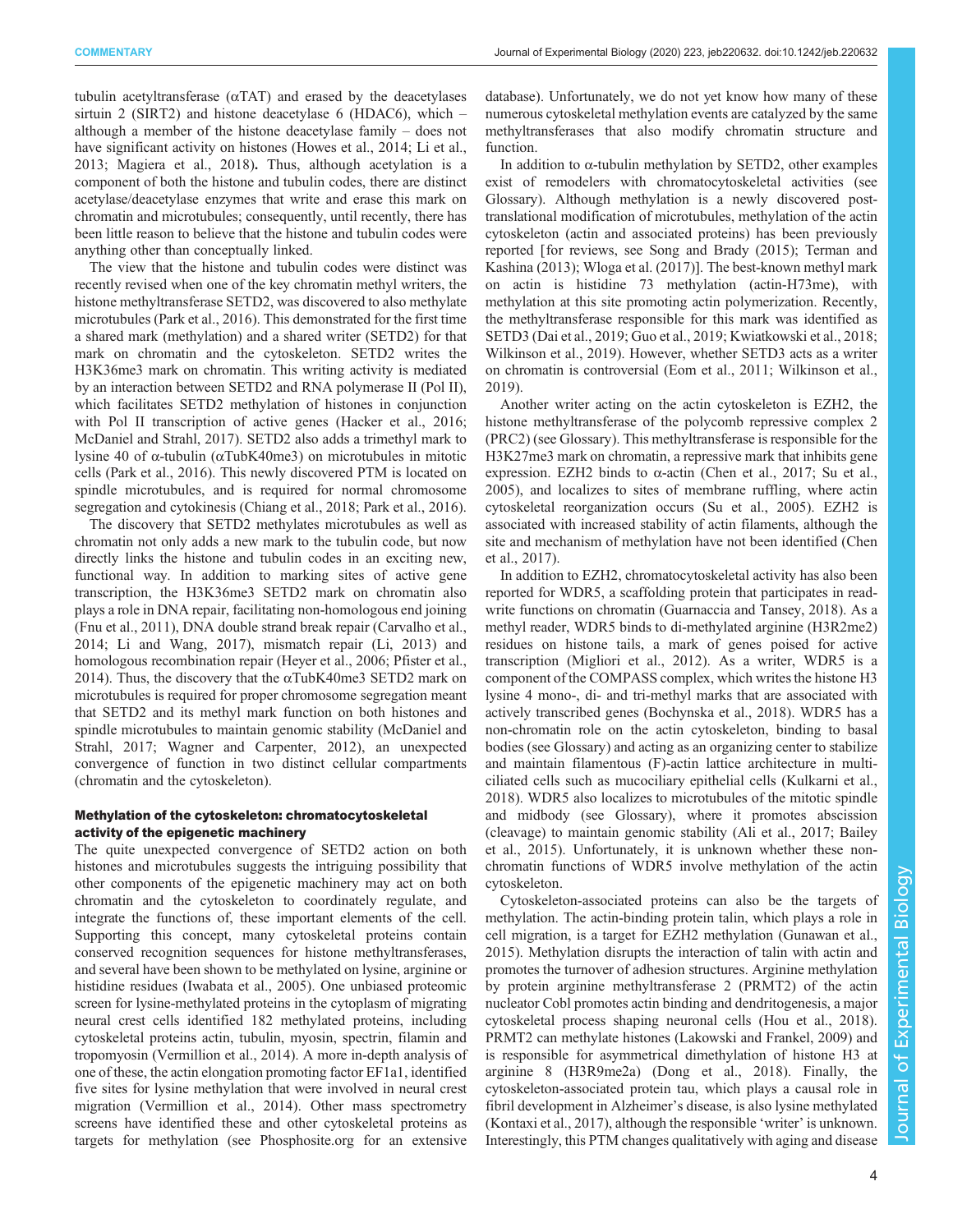pathogenesis ([Funk et al., 2014](#page-7-0); [Huseby et al., 2019\)](#page-7-0), suggesting that methylation may play a role in these processes.

# 'Epiregulation' – from the genome to the cytoskeleton and beyond?

Structure is an important commonality between chromatin and the cytoskeleton. The cytoskeleton provides structural integrity for the cell, and the structure of the cytoskeleton itself determines much of its function ([Bodakuntla et al., 2019; Fletcher and Mullins, 2010\)](#page-7-0). This is also the case for chromatin, where epigenetic marks direct chromatin structure (looping, condensation, etc.), which in turn influences function, i.e. transcription. For example, acetylation and active histone methyl marks promote an open chromatin conformation permissive for gene expression, whereas repressive histone methyl marks and other repressive epigenetic marks such as DNA methylation cause a closed chromatin conformation that represses gene expression.

As our appreciation of the importance of the epigenetic machinery beyond its traditional chromatin activity expands, and its remodeling functions are extended to the cytoskeleton, the term 'epigenetic' becomes unduly limiting and even inaccurate in conceptualizing and describing how this machinery functions in a broader context. Provocatively, Fletcher and Mullins in their review of a decade ago speculated 'long-lived cytoskeletal structures can function as a cellular "memory" that integrates past interactions with the mechanical microenvironment and influences future cellular behavior' and provide 'epigenetic determinants of cell shape, function and fate' ([Fletcher and Mullins, 2010\)](#page-7-0).

Given the increasingly far reach beyond the genome of marks 'traditionally' recognized as only altering chromatin function and structure, we suggest that the terminology needs to keep pace. Consequently, here we employ the new term 'epiregulation' (see Glossary) as more accurate than 'epigenetic regulation' when discussing the expanding functions of dual-function readers, writers and erasers that determine not only chromatin, but also cytoskeleton structure and function. The identification of their chromatocytoskeletal activity expands what was formerly thought to be a purely epigenetic machinery to cellular epiregulators that act on and coordinate the structure and function of chromatin and the cytoskeleton.

The expanding role of methylation in modifying the structure of cytoskeletal proteins leads to another intriguing question: could epiregulation be acting beyond the cell to coordinate tissue, organ and organismal level functions? Actin, as an expanded target of epiregulation, is a nearly ubiquitous protein that exists as monomeric globular (G) protein or polymerized filamentous (F) structures in the cell. Frequent state changes occur between G- and F-actin [\(Copeland, 2019](#page-7-0); Le Floc'[h and Huse, 2015; Li et al., 2018](#page-8-0); [Yamashiro and Watanabe, 2019\)](#page-9-0). These state changes are involved in functions as diverse as cell motility, cell-to-cell communication and the regulation of cell shape [\(Dominguez and Holmes, 2011](#page-7-0); [Pollard, 2016](#page-8-0); [Rottner et al., 2017\)](#page-8-0). At the tissue level, actin plays an important role in muscle contraction. Together with its partner molecule myosin, actin collectively makes up ∼90% of the proteins within myocytes, forming the thin (actin) and thick (myosin) filaments of the myofibril, the basic unit of muscle contraction. If epiregulation of actin and/or myosin via methyl (or other) marks directs changes in polymerization, tertiary or quaternary structure of the actin cytoskeleton, could epiregulation then actually play a role in modulating muscle contraction?

Expanding on this concept of epiregulation, both microtubules and actin are important components of the neuronal cytoskeleton,

where they play key roles in neuron migration, process extension and synaptogenesis. If epiregulators act on microtubules and/or actin of neurons, could epiregulation direct the cytoskeletal remodeling required for these activities? If so, epiregulation could play an as yet undescribed role in brain development and learning and memory. We postulate that epiregulation of methyl (and other) marks on these and other cellular targets might indeed allow chromatocytoskeletal epiregulators to direct somatic tissue-level activity.

# Phenotypic plasticity, epiregulation and evolution

Major unanswered questions in epigenetics and evolution include: how has the epigenetic programming itself evolved? How does natural selection act on the epigenome? How do epigenetic alterations ('epimutations'; see Glossary) become permanently fixed into the epigenome? How is evolution of the epigenome over time coordinated with evolution of its cognate genome? The epigenetic programming (orchestrated changes in DNA and histone methylation) that directs patterns of gene expression to specify tissues (such as epithelia and muscle) and organs (such as liver and kidney) during differentiation is not specified in the genetic sequence of the genome it controls. How, then, does this epigenetic programming evolve?

Traditionally, evolution of the epigenome is understood in two principal ways: (1) via the appearance of epimutations (environmentally induced or spontaneous) and (2) via epigenome-directed mutations in DNA. First appreciated in plants ([Furrow, 2014;](#page-7-0) [Rhounim et al., 1992](#page-8-0); [van der Graaf et al., 2015\)](#page-8-0), but now widely understood to be associated with all epigenomes, epimutations are heritable changes to the epigenome, e.g. DNA or histone methyl marks that can result in changes in gene expression and phenotype upon which natural selection can act [\(Sarkies, 2019\)](#page-8-0). This model treats epimutations similarly to DNA mutations: epimutations lead to altered gene/ protein expression resulting in phenotypic changes that can be acted on by natural selection [\(Cropley et al., 2012\)](#page-7-0). Satisfying the heredity component of this model requires that epimutations are transmissible to subsequent generations [\(Burggren, 2016](#page-7-0)). Similar to DNA mutations, for an epimutation to be inherited by subsequent generations, based on known biology it must be transmitted via the germ cell(s) of the founding generation.

The second way in which epigenetics and evolution interact emerges from the long-appreciated fact that sites for DNA methylation are hypermutable [reviewed in [Jones et al. \(1992\)](#page-8-0); [Storz et al. \(2019\)](#page-8-0)]. Methylated cytosines are sensitive to deamination, which results in  $5 \text{ mC} \rightarrow T$  mutations. This results, for example, in rates of point mutations of a gene being higher when the CpG islands next to that gene are methylated [\(Xia et al., 2012\)](#page-9-0), as are meiotic crossover rates in plants [\(Melamed-Bessudo and](#page-8-0) [Levy, 2012\)](#page-8-0). In this scenario, the epigenome contributes to evolution secondary to facilitating changes in the genome, with DNA methylation acting as an underlying driver for new DNA mutations and phenotypes upon which natural selection could act (Rošić[et al., 2018\)](#page-8-0).

Despite knowing the general outline of these relationships for over a quarter of a century [\(Holliday and Grigg, 1993;](#page-7-0) [Jackson-](#page-8-0)[Grusby and Jaenisch, 1996\)](#page-8-0), evolutionary biologists and epigeneticists are still struggling to incorporate mechanisms of epigenetic inheritance into the nexus of genetics, phenotypic plasticity, natural selection and evolution. The discovery that the components of the epigenetic machinery discussed here (with the potential for more yet to be discovered) are dual-function proteins with chromatocytoskeletal activity, opens exciting new windows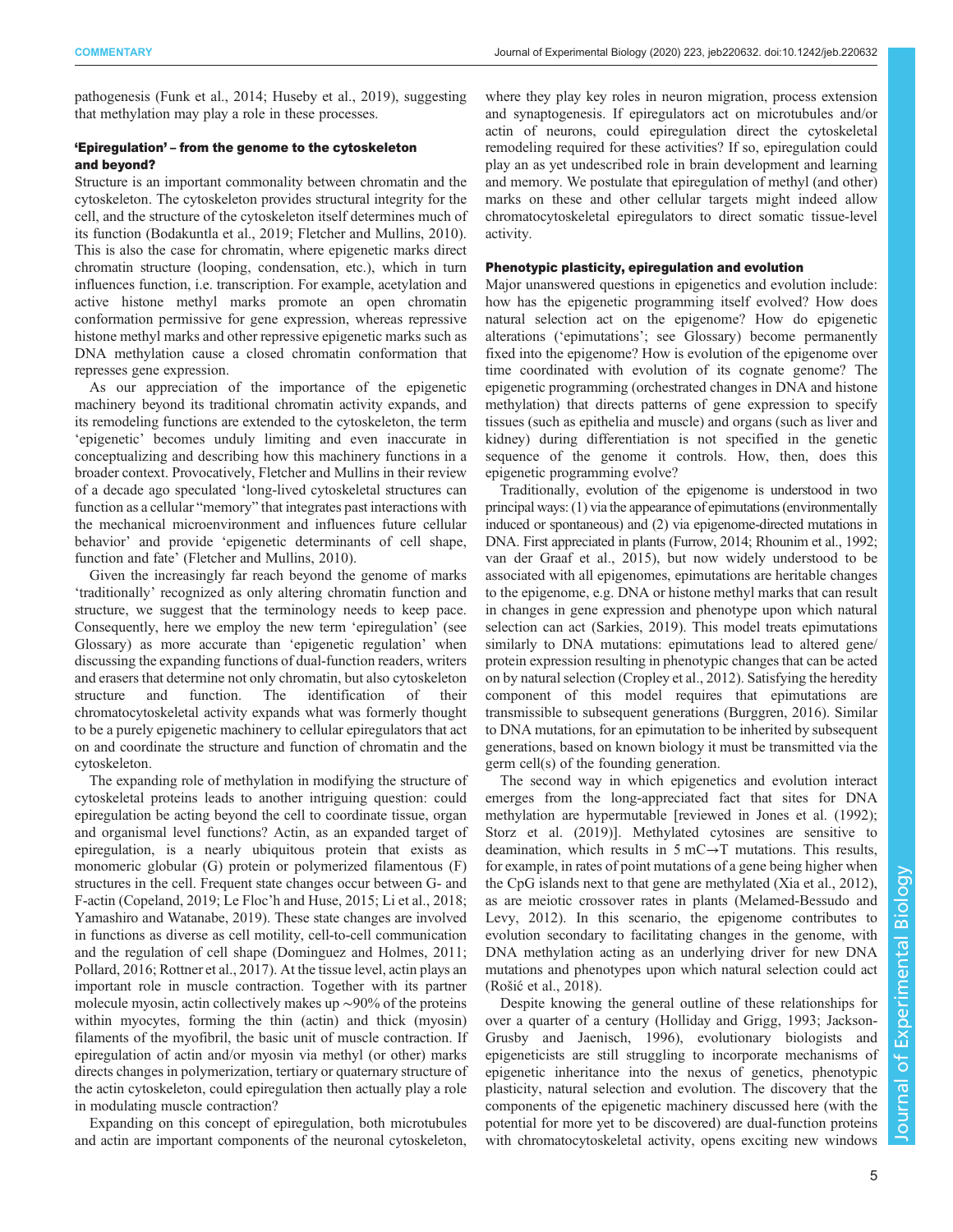<span id="page-5-0"></span>into understanding phenotypic plasticity, evolutionary biology and epigenetics. The potential for epiregulation to coordinate cytoskeletal biology at the cellular and organismal level (such as in muscle contraction and neuronal function) with heritable changes in the epigenome could have profound implications for evolutionary theory. Both mutations and epimutations can be heritable and acted upon by natural selection in fundamentally similar ways. However, coordinated regulation of the cytoskeleton and epigenome by epiregulation may provide heretofore unappreciated ways for natural selection to drive evolution (Fig. 2).

DNA alterations are, of course, the stuff of natural selection and Darwinian evolution, but would differ from epiregulation-driven evolution in several fundamental ways, as shown in [Table 2](#page-6-0) and Fig. 2. Importantly, an environmental exposure that alters the chromatocytoskeletal activity of an epiregulator to cause a change in phenotype (one mechanism for phenotypic plasticity), could also exert selective pressure upon that epiphenotype, and cause changes in the epigenome that could drive the emergence of hereditary

epimutations. Therefore, in contrast to genetic (classical) evolution where DNA alteration necessarily precedes the emergence of a phenotype upon which natural selection can act, changes in epiregulator activity could produce an epiphenotype upon which natural selection could act that precedes the emergence of a hereditary epimutation. In this way, a changing environment could exert directionality by changing chromatocytoskeletal activity to produce an advantageous phenotype while concomitantly changing the epigenome to drive the emergence of new epimutations that encode that phenotype. We would propose the term 'epigenetic entrainment' for this process. The literature is replete with examples of environmental exposures that modulate the activity of epiregulators, including availability of dietary nutrients required for 1-carbon metabolites needed as methyl donors, changes in oxygen levels that affect the activity of demethylases, and environmental exposures that change cell signaling pathways and the activity of kinases that phosphorylate epiregulators to increase or decrease their activity (for a review, see [Walker, 2016\)](#page-9-0).



Fig. 2. A comparison of genetic and epigenetic drivers for evolution. Genetic evolution is driven by stochastic DNA alterations. In contrast, evolution driven by epiregulator activity would be deterministic: environmental perturbation of reading, writing or erasing activity of epiregulators would cause specific and predictable changes in the epigenome and epicytoskeleton. For example, decreased oxygen levels inhibit erasers that remove methyl marks, increasing epigenetic (and, we predict, epicytoskeletal) methylation. Increased cytoskeletal methylation could then produce new phenotypes upon which natural selection could act, and perturbations of the epigenome to drive emergence of hereditary epimutations. Thus, the environment determines the activity of epiregulators, and changes in epiregulator activity determine the nature of the modifications that occur to the epigenome and epicytoskeleton. A second distinction is that whereas stochastic DNA alterations occur at the level of the individual, an environmental perturbation that affects chromatocytoskeletal activity has the potential to affect the epicytoskeleton and epigenome of all individuals within an exposed population. Thirdly, perturbation of chromatocytoskeletal activity would be predicted to have an immediate and direct impact on the epicytoskeleton, potentially giving rise to phenotypes upon which natural selection could immediately act. Finally, in contrast to a new phenotype arising from an irreversible DNA alteration, a new epicytoskeleton-dependent phenotype caused by altered activity of an epiregulator would be reversible until fixed in the population by either a hereditary mutation or epimutation.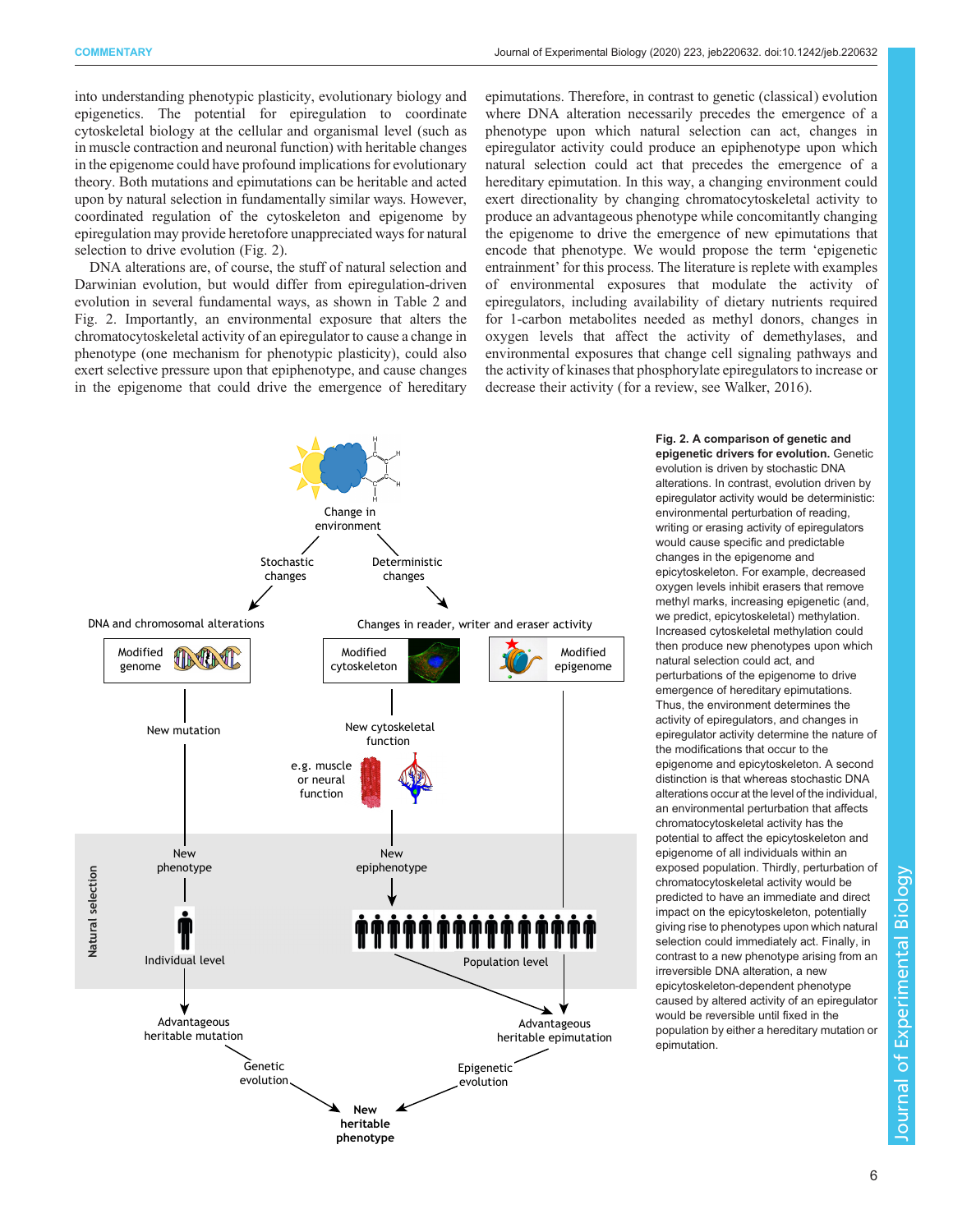| Characteristics                                   | DNA alteration as driver for evolution                                                                                                                                                                               | Epiregulation as driver for evolution                                                                                                                                                                                                     |
|---------------------------------------------------|----------------------------------------------------------------------------------------------------------------------------------------------------------------------------------------------------------------------|-------------------------------------------------------------------------------------------------------------------------------------------------------------------------------------------------------------------------------------------|
| Target                                            | Genome                                                                                                                                                                                                               | Epigenome and epicytoskeleton, with potential coordination<br>between the two                                                                                                                                                             |
| Distribution and rate of<br>spread within species | Unique events in single individuals Slow spread of adaptive<br>genotype by natural selection                                                                                                                         | Population-wide response to a changing environment/<br>perturbation Can produce rapid changes in the epigenome<br>and epicytoskeleton                                                                                                     |
| Predictability of alteration                      | Stochastic, although mutations are not entirely random,<br>occurring more often as errors during DNA repair                                                                                                          | Deterministic – an environmental perturbation of a given reader,<br>writer or eraser acting on the epigenome will have a<br>predictable impact on its epiregulation                                                                       |
| Reversibility                                     | Essentially irreversible, very low probability of second mutation<br>reversing mutated genome to original state                                                                                                      | Relatively plastic and reversible, able to act in both forward and<br>reverse directions through addition and removal of marks on<br>the cytoskeleton and epigenome                                                                       |
| Persistence                                       | Permanent, within individual's lifetime and potentially across<br>generations to offspring Expansion into the population occurs<br>on an evolutionary time scale Can persist in the absence of<br>selective pressure | Epiphenotype dependent on continued epiregulator activity until<br>fixed in epigenome Changes maintained within or across<br>generations as long as the environmental conditions persist<br>and/or until fixed as hereditary epimutations |
| <b>Effect on fitness</b>                          | Advantageous, neutral or deleterious                                                                                                                                                                                 | Advantageous, neutral or deleterious                                                                                                                                                                                                      |
| Natural selection                                 | Occurrence of hereditary mutation producing new phenotype<br>precedes natural selection Selective pressure does not<br>directly cause mutation or phenotype upon which it acts                                       | Selective pressure can act on new epiphenotype prior to<br>emergence of hereditary epimutation Selective pressure can<br>drive changes in epiregulation to cause emergence of new<br>epiphenotype                                         |

<span id="page-6-0"></span>

|  |  | Table 2. A comparison of impacts in a changing environment resulting from mutation by DNA alteration and by epiregulation |  |  |  |
|--|--|---------------------------------------------------------------------------------------------------------------------------|--|--|--|
|  |  |                                                                                                                           |  |  |  |

What might be the consequences for evolution if environmental changes modulate the activity of chromatocytoskeletal epiregulators? If environmentally induced changes in epiregulator activity result in advantageous changes in cytoskeletal function, for example altered muscular or neural function, then natural selection for that epiphenotype could occur as long as the epiregulator activity responsible persisted. Selective pressure for this altered epiregulator activity could also drive changes in the epigenome, with the potential to become fixed over time as hereditary epimutations. If so, this would predict that over evolutionary time, coordinated functions for marks on the epigenome and epicytoskeleton would arise, such as a role for methyl marks made by SETD2 on both chromatin and the cytoskeleton participating in maintenance of genomic stability.

Equally importantly, regulation of the chromatocytoskeletal activity of epiregulators in response to changes in the environment would be predicted to occur on a population-wide level [\(Fig. 2\)](#page-5-0). A graphic example of epigenetically driven population-wide modulation of phenotype conversion involves the locust Schistocerca gregaria. This locust converts from its typical solitarious form to a gregarious form – famed for the swarms of locusts that plague Africa and other regions. The morphological, physiological and behavioral transition from solitarious to gregarious form begins within hours of the appropriate environmental cues, and is thought to result from epigenetic changes that simultaneously affect as many as 80 million individuals [\(Burggren, 2017](#page-7-0); [Ernst et al., 2015\)](#page-7-0). Fascinatingly, these changes are also accompanied by changes in learning and memory [\(Simoes et al., 2013](#page-8-0)). Could these arise by concurrent coupling of epigenetic and epicytoskeletal changes?

Finally, this hypothesis of coordinated regulation between genome and cytoskeleton could be examined experimentally via several approaches, such as altering the activity of a specific writer or eraser and determining whether coordinate changes occur in their cognate methyl marks on both chromatin and the cytoskeleton. Similarly, it would be of interest to determine whether the 'rules' governing the histone code also apply to the tubulin (or actin) code. For example, are the same methyltransferase/demethylase pairs that add/remove a specific histone methyl mark on chromatin also involved in addition and removal of that cognate methyl mark on microtubules of the cytoskeleton?

# Conclusions and perspectives

Molecular biologists have learned much about the epigenetic machinery, and the epigenome itself is now well defined for numerous cell types, tissues and even disease states. Emerging data are showing that these readers, writers and erasers have chromatocytoskeletal activity, thereby contributing to remodeling functions in the cytoplasm as well as the nucleus. This opens up the exciting possibility that this machinery may not only regulate the structure of chromatin and the cytoskeleton, but also serve to integrate their functions. In light of this possibility, we suggest that the term epiregulation – that is, coordinated regulation of the epigenome and cytoskeleton to integrate key biological processes using a shared machinery – may better capture how this machinery functions in a broader context.

We predict that with the expansion of the concept of epiregulation will come a new perspective to our understanding of both normal and pathophysiological processes. For example, epiregulation may help us understand how cells coordinate epigenetic differentiation programs with acquisition of specialized cytoskeletal structures. Such coordination could affect brain development by coordinating patterns of gene expression with remodeling of the neuronal cytoskeleton. This, in turn, could modify such basic neural functions as learning, memory and behavior in a wide variety of animals, either as adaptations or maladaptations. Similarly, in the study of human diseases such as cancer and autism spectrum disorder (ASD), where mutations in components of the epigenetic machinery (including SETD2) frequently occur, we need to look beyond changes in gene expression caused by these defects to examine their impact on the cytoskeleton. In creating a deeper understanding of cancer this could mean, for example, determining how mutations in chromatocytoskeletal remodelers cause cytoskeletal defects contributing to cell migration and metastasis, and in ASD, how mutations in chromatocytoskeletal remodelers impact neurodevelopment, learning and memory.

We hope and anticipate that physiologists, morphologists, ecologists, evolutionary biologists and others working on molecular and cellular regulation may find useful ways to explore epiregulation as a new paradigm for interpreting their data. Thus, moving both conceptually and pragmatically beyond 'epigenetic regulation' to 'epiregulation' may lead to experimental paradigms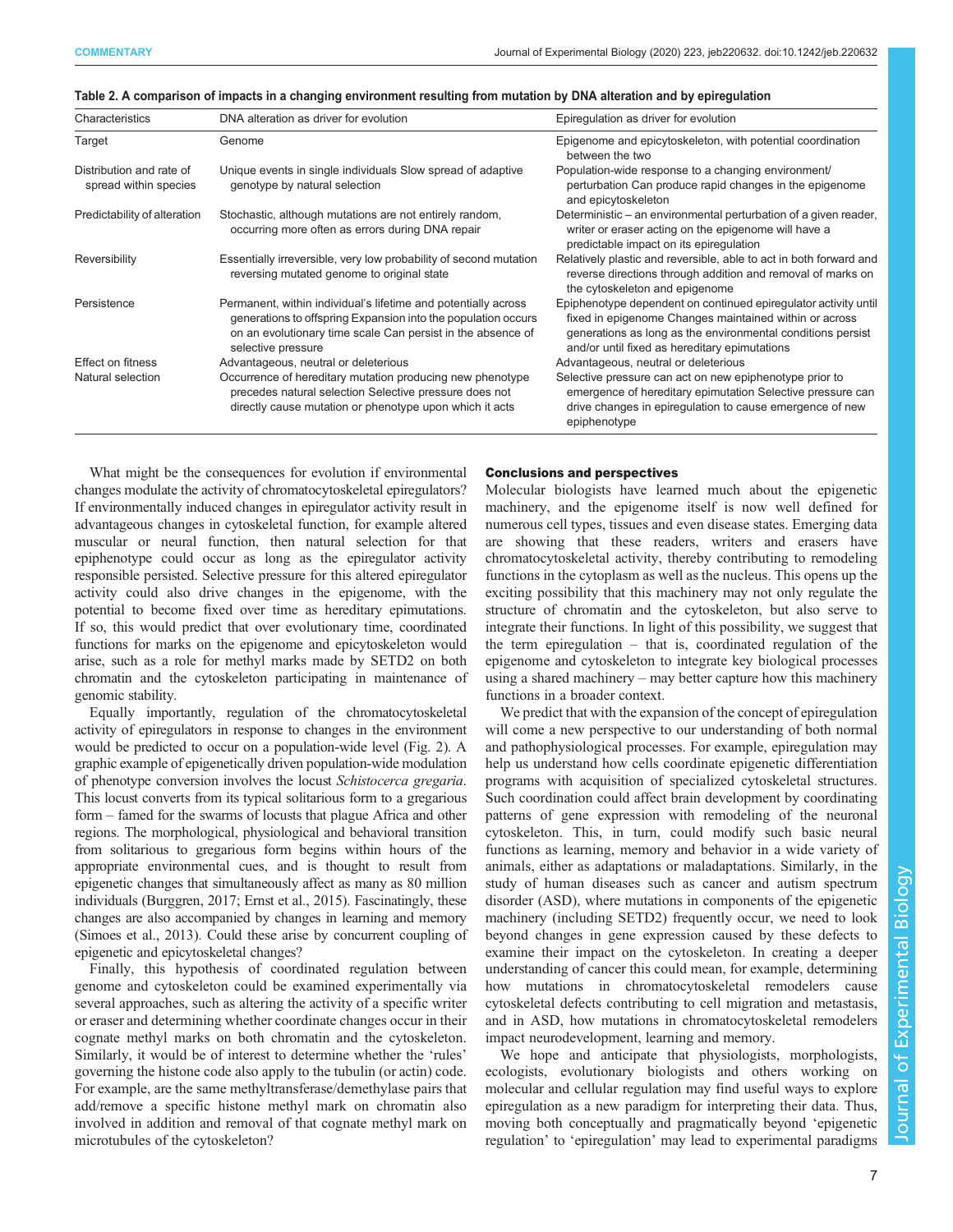<span id="page-7-0"></span>that supplement searches for modified gene expression as a result of addition or removal of epigenetic markers with expanded investigations of methylation beyond the genome itself. Such experiments would establish a new frontier in our investigation of evolution of the epigenome specifically and regulatory mechanisms more broadly, perhaps extending to evolutionary biology itself.

#### Competing interests

The authors declare no competing or financial interests.

#### Funding

We acknowledge the financial support of the John Templeton Foundation (61099) and National Cancer Institute (R35 CA2319930) to C.W. and the National Science Foundation to W.B. (1543301). Deposited in PMC for release after 12 months.

#### References

- [Ali, A., Veeranki, S. N., Chinchole, A. and Tyagi, S.](https://doi.org/10.1016/j.devcel.2017.05.023) (2017). MLL/WDR5 complex [regulates Kif2A localization to ensure chromosome congression and proper](https://doi.org/10.1016/j.devcel.2017.05.023) spindle assembly during mitosis. Dev. Cell 41[, 605-622.e7. doi:10.1016/j.devcel.](https://doi.org/10.1016/j.devcel.2017.05.023) [2017.05.023](https://doi.org/10.1016/j.devcel.2017.05.023)
- [Bailey, J. K., Fields, A. T., Cheng, K., Lee, A., Wagenaar, E., Lagrois, R.,](https://doi.org/10.1074/jbc.M114.623611) Schmidt, B., Xia, B. and Ma, D. [\(2015\). WD repeat-containing protein 5 \(WDR5\)](https://doi.org/10.1074/jbc.M114.623611) [localizes to the midbody and regulates abscission.](https://doi.org/10.1074/jbc.M114.623611) J. Biol. Chem. 290, 8987-9001. [doi:10.1074/jbc.M114.623611](https://doi.org/10.1074/jbc.M114.623611)
- Barisic, M. and Maiato, H. [\(2016\). The tubulin code: a navigation system for](https://doi.org/10.1016/j.tcb.2016.06.001) [chromosomes during mitosis.](https://doi.org/10.1016/j.tcb.2016.06.001) Trends Cell Biol. 26, 766-775. doi:10.1016/j.tcb. [2016.06.001](https://doi.org/10.1016/j.tcb.2016.06.001)
- [Becker, J. S., Nicetto, D. and Zaret, K. S.](https://doi.org/10.1016/j.tig.2015.11.001) (2016). H3K9me3-dependent [heterochromatin: barrier to cell fate changes.](https://doi.org/10.1016/j.tig.2015.11.001) Trends Genet. 32, 29-41. doi:10. [1016/j.tig.2015.11.001](https://doi.org/10.1016/j.tig.2015.11.001)
- Biswas, S. and Rao, C. M. [\(2018\). Epigenetic tools \(the writers, the readers and the](https://doi.org/10.1016/j.ejphar.2018.08.021) [erasers\) and their implications in cancer therapy.](https://doi.org/10.1016/j.ejphar.2018.08.021) Eur. J. Pharmacol. 837, 8-24. [doi:10.1016/j.ejphar.2018.08.021](https://doi.org/10.1016/j.ejphar.2018.08.021)
- [Bochynska, A., Luscher-Firzlaff, J. and Luscher, B.](https://doi.org/10.3390/cells7030017) (2018). Modes of interaction [of KMT2 histone H3 lysine 4 methyltransferase/COMPASS complexes with](https://doi.org/10.3390/cells7030017) chromatin. Cells 7[, E17. doi:10.3390/cells7030017](https://doi.org/10.3390/cells7030017)
- [Bodakuntla, S., Jijumon, A. S., Villablanca, C., Gonzalez-Billault, C. and Janke,](https://doi.org/10.1016/j.tcb.2019.07.004) C. [\(2019\). Microtubule-associated proteins: structuring the cytoskeleton.](https://doi.org/10.1016/j.tcb.2019.07.004) Trends Cell Biol. 29[, 804-819. doi:10.1016/j.tcb.2019.07.004](https://doi.org/10.1016/j.tcb.2019.07.004)
- Booth, L. N. and Brunet, A. [\(2016\). The aging epigenome.](https://doi.org/10.1016/j.molcel.2016.05.013) Mol. Cell 62, 728-744. [doi:10.1016/j.molcel.2016.05.013](https://doi.org/10.1016/j.molcel.2016.05.013)
- [Brykczynska, U., Hisano, M., Erkek, S., Ramos, L., Oakeley, E. J., Roloff, T. C.,](https://doi.org/10.1038/nsmb.1821) Beisel, C., Schü[beler, D., Stadler, M. B. and Peters, A. H.](https://doi.org/10.1038/nsmb.1821) (2010). Repressive [and active histone methylation mark distinct promoters in human and mouse](https://doi.org/10.1038/nsmb.1821) spermatozoa. Nat. Struct. Mol. Biol. 17[, 679-687. doi:10.1038/nsmb.1821](https://doi.org/10.1038/nsmb.1821)
- Burggren, W. W. [\(2016\). Epigenetic inheritance and its role in evolutionary biology:](https://doi.org/10.3390/biology5020024) [re-evaluation and new perspectives.](https://doi.org/10.3390/biology5020024) Biology 5, 24. doi:10.3390/biology5020024
- Burggren, W. W. (2017). Epigenetics in insects: mechanisms, phenotypes and ecological and evolutionary implications. In Epigenetics: How the Environment Can Have Impact on Genes and Regulate Phenotypes, Vol. 53 (ed. H. Verlinden), pp. 1-30. Elsevier.
- Burggren, W. W. [\(2020\). Phenotypic switching resulting from developmental](https://doi.org/10.3389/fphys.2019.01634) plasticity: fixed or reversible? Front. Physiol. 10[. doi:10.3389/fphys.2019.01634](https://doi.org/10.3389/fphys.2019.01634)
- Burggren, W. W. and Crews, D. [\(2014\). Epigenetics in comparative biology: why we](https://doi.org/10.1093/icb/icu013) should pay attention. Integr. Comp. Biol. 54[, 7-20. doi:10.1093/icb/icu013](https://doi.org/10.1093/icb/icu013)
- [Cai, D., McEwen, D. P., Martens, J. R., Meyhofer, E. and Verhey, K. J.](https://doi.org/10.1371/journal.pbio.1000216) (2009). [Single molecule imaging reveals differences in microtubule track selection](https://doi.org/10.1371/journal.pbio.1000216) between Kinesin motors. PLoS Biol. 7[, e1000216. doi:10.1371/journal.pbio.](https://doi.org/10.1371/journal.pbio.1000216) [1000216](https://doi.org/10.1371/journal.pbio.1000216)
- [Carvalho, S., Vitor, A. C., Sridhara, S. C., Martins, F. B., Raposo, A. C., Desterro,](https://doi.org/10.7554/eLife.02482) [J. M., Ferreira, J. and de Almeida, S. F.](https://doi.org/10.7554/eLife.02482) (2014). SETD2 is required for DNA [double-strand break repair and activation of the p53-mediated checkpoint.](https://doi.org/10.7554/eLife.02482) Elife 3, [e02482. doi:10.7554/eLife.02482](https://doi.org/10.7554/eLife.02482)
- [Chen, R., Kong, P., Zhang, F., Shu, Y.-N., Nie, X., Dong, L.-H., Lin, Y.-L., Xie,](https://doi.org/10.1016/j.gene.2017.03.028) [X.-L., Zhao, L.-L., Zhang, X.-J. et al.](https://doi.org/10.1016/j.gene.2017.03.028) (2017). EZH2-mediated alpha-actin [methylation needs lncRNA TUG1, and promotes the cortex cytoskeleton](https://doi.org/10.1016/j.gene.2017.03.028) formation in VSMCs. Gene 616[, 52-57. doi:10.1016/j.gene.2017.03.028](https://doi.org/10.1016/j.gene.2017.03.028)
- [Chiang, Y. C., Park, I. Y., Terzo, E. A., Tripathi, D. N., Mason, F. M., Fahey, C. C.,](https://doi.org/10.1158/0008-5472.CAN-17-3460) [Karki, M., Shuster, C. B., Sohn, B. H., Chowdhury, P. et al.](https://doi.org/10.1158/0008-5472.CAN-17-3460) (2018). SETD2 [haploinsufficiency for microtubule methylation is an early driver of genomic](https://doi.org/10.1158/0008-5472.CAN-17-3460) [instability in renal cell carcinoma.](https://doi.org/10.1158/0008-5472.CAN-17-3460) Cancer Res. 78, 3135-3146. doi:10.1158/0008- [5472.CAN-17-3460](https://doi.org/10.1158/0008-5472.CAN-17-3460)
- Copeland, J. [\(2019\). Formins, golgi, and the centriole.](https://doi.org/10.1007/978-3-030-23173-6_3) Results Probl. Cell Differ. 67, [27-48. doi:10.1007/978-3-030-23173-6\\_3](https://doi.org/10.1007/978-3-030-23173-6_3)
- [Crews, D., Gillette, R., Miller-Crews, I., Gore, A. C. Skinner, M. K.](https://doi.org/10.1016/j.mce.2014.07.013) (2014). Nature, nurture and epigenetics. Mol. Cell. Endocrinol. 398[, 42-52. doi:10.1016/j.mce.](https://doi.org/10.1016/j.mce.2014.07.013) [2014.07.013](https://doi.org/10.1016/j.mce.2014.07.013)
- [Cropley, J. E., Dang, T. H. Y., Martin, D. I. K. and Suter, C. M.](https://doi.org/10.1098/rspb.2011.2646) (2012). The [penetrance of an epigenetic trait in mice is progressively yet reversibly increased](https://doi.org/10.1098/rspb.2011.2646) by selection and environment. Proc. Biol. Sci. 279[, 2347-2353. doi:10.1098/rspb.](https://doi.org/10.1098/rspb.2011.2646) [2011.2646](https://doi.org/10.1098/rspb.2011.2646)
- [Dai, S., Horton, J. R., Woodcock, C. B., Wilkinson, A. W., Zhang, X., Gozani, O.](https://doi.org/10.1038/s41467-019-11554-6) and Cheng, X. [\(2019\). Structural basis for the target specificity of actin histidine](https://doi.org/10.1038/s41467-019-11554-6) methyltransferase SETD3. Nat. Commun. 10[, 3541. doi:10.1038/s41467-019-](https://doi.org/10.1038/s41467-019-11554-6) [11554-6](https://doi.org/10.1038/s41467-019-11554-6)
- Dominguez, R. and Holmes, K. C. [\(2011\). Actin structure and function.](https://doi.org/10.1146/annurev-biophys-042910-155359) Annu. Rev. Biophys. 40[, 169-186. doi:10.1146/annurev-biophys-042910-155359](https://doi.org/10.1146/annurev-biophys-042910-155359)
- [Dong, F., Li, Q., Yang, C., Huo, D., Wang, X., Ai, C., Kong, Y., Sun, X., Wang, W.,](https://doi.org/10.1038/s41467-018-06968-7) Zhou, Y. et al. [\(2018\). PRMT2 links histone H3R8 asymmetric dimethylation to](https://doi.org/10.1038/s41467-018-06968-7) [oncogenic activation and tumorigenesis of glioblastoma.](https://doi.org/10.1038/s41467-018-06968-7) Nat. Commun. 9, 4552. [doi:10.1038/s41467-018-06968-7](https://doi.org/10.1038/s41467-018-06968-7)
- [Eom, G. H., Kim, K.-B., Kim, J. H., Kim, J.-Y., Kim, J.-R., Kee, H. J., Kim, D. W.,](https://doi.org/10.1074/jbc.M110.203307) Choe, N., Park, H.-J., Son, H.-J. et al. [\(2011\). Histone methyltransferase SETD3](https://doi.org/10.1074/jbc.M110.203307) [regulates muscle differentiation.](https://doi.org/10.1074/jbc.M110.203307) J. Biol. Chem. 286, 34733-34742. doi:10.1074/ [jbc.M110.203307](https://doi.org/10.1074/jbc.M110.203307)
- [Ernst, U. R., Van Hiel, M. B., Depuydt, G., Boerjan, B., De Loof, A. and Schoofs,](https://doi.org/10.1242/jeb.107078) L. [\(2015\). Epigenetics and locust life phase transitions.](https://doi.org/10.1242/jeb.107078) J. Exp. Biol. 218, 88-99. [doi:10.1242/jeb.107078](https://doi.org/10.1242/jeb.107078)
- Eshun-Wilson, L., Zhang, R., Portran, D., Nachury, M. V., Toso, D. B., Löhr, T., [Vendruscolo, M., Bonomi, M., Fraser, J. S. and Nogales, E.](https://doi.org/10.1073/pnas.1900441116) (2019). Effects of [alpha-tubulin acetylation on microtubule structure and stability.](https://doi.org/10.1073/pnas.1900441116) Proc. Natl. Acad. Sci. USA 116[, 10366-10371. doi:10.1073/pnas.1900441116](https://doi.org/10.1073/pnas.1900441116)
- Fletcher, D. A. and Mullins, R. D. [\(2010\). Cell mechanics and the cytoskeleton.](https://doi.org/10.1038/nature08908) Nature 463[, 485-492. doi:10.1038/nature08908](https://doi.org/10.1038/nature08908)
- [Fnu, S., Williamson, E. A., De Haro, L. P., Brenneman, M., Wray, J., Shaheen, M.,](https://doi.org/10.1073/pnas.1013571108) [Radhakrishnan, K., Lee, S.-H., Nickoloff, J. A. and Hromas, R.](https://doi.org/10.1073/pnas.1013571108) (2011). [Methylation of histone H3 lysine 36 enhances DNA repair by nonhomologous end](https://doi.org/10.1073/pnas.1013571108)joining. Proc. Natl. Acad. Sci. USA 108[, 540-545. doi:10.1073/pnas.1013571108](https://doi.org/10.1073/pnas.1013571108)
- [Funk, K. E., Thomas, S. N., Schafer, K. N., Cooper, G. L., Liao, Z., Clark, D. J.,](https://doi.org/10.1042/BJ20140372) Yang, A. J. and Kuret, J. [\(2014\). Lysine methylation is an endogenous post](https://doi.org/10.1042/BJ20140372)[translational modification of tau protein in human brain and a modulator of](https://doi.org/10.1042/BJ20140372) aggregation propensity. Biochem. J. 462[, 77-88. doi:10.1042/BJ20140372](https://doi.org/10.1042/BJ20140372)
- Furrow, R. E. [\(2014\). Epigenetic inheritance, epimutation, and the response to](https://doi.org/10.1371/journal.pone.0101559) selection. PLoS ONE 9[, e101559. doi:10.1371/journal.pone.0101559](https://doi.org/10.1371/journal.pone.0101559)
- [Gadadhar, S., Bodakuntla, S., Natarajan, K. and Janke, C.](https://doi.org/10.1242/jcs.199471) (2017). The tubulin code at a glance. J. Cell Sci. 130[, 1347-1353. doi:10.1242/jcs.199471](https://doi.org/10.1242/jcs.199471)
- [Gonzalez-Recio, O., Toro, M. A. and Bach, A.](https://doi.org/10.3389/fgene.2015.00305) (2015). Past, present, and future of [epigenetics applied to livestock breeding.](https://doi.org/10.3389/fgene.2015.00305) Front. Genet. 6, 305. doi:10.3389/ [fgene.2015.00305](https://doi.org/10.3389/fgene.2015.00305)
- Guarnaccia, A. D. and Tansey, W. P. [\(2018\). Moonlighting with WDR5: a cellular](https://doi.org/10.3390/jcm7020021) multitasker. J. Clin. Med. 7[, E21. doi:10.3390/jcm7020021](https://doi.org/10.3390/jcm7020021)
- [Gunawan, M., Venkatesan, N., Loh, J. T., Wong, J. F., Berger, H., Neo, W. H., Li,](https://doi.org/10.1038/ni.3125) [L. Y., La Win, M. K., Yau, Y. H., Guo, T. et al.](https://doi.org/10.1038/ni.3125) (2015). The methyltransferase Ezh2 [controls cell adhesion and migration through direct methylation of the extranuclear](https://doi.org/10.1038/ni.3125) regulatory protein talin. Nat. Immunol. 16[, 505-516. doi:10.1038/ni.3125](https://doi.org/10.1038/ni.3125)
- [Guo, Q., Liao, S., Kwiatkowski, S., Tomaka, W., Yu, H., Wu, G., Tu, X., Min, J.,](https://doi.org/10.7554/eLife.43676.031) Drozak, J. and Xu, C. [\(2019\). Structural insights into SETD3-mediated histidine](https://doi.org/10.7554/eLife.43676.031) methylation on beta-actin. Elife 8[, e43676 doi:10.7554/eLife.43676.031](https://doi.org/10.7554/eLife.43676.031)
- [Hacker, K. E., Fahey, C. C., Shinsky, S. A., Chiang, Y. J., DiFiore, J. V., Jha, D. K.,](https://doi.org/10.1074/jbc.M116.739375) [Vo, A. H., Shavit, J. A., Davis, I. J., Strahl, B. D. et al.](https://doi.org/10.1074/jbc.M116.739375) (2016). Structure/function [analysis of recurrent mutations in SETD2 protein reveals a critical and conserved](https://doi.org/10.1074/jbc.M116.739375) [role for a SET domain residue in maintaining protein stability and histone H3 Lys-](https://doi.org/10.1074/jbc.M116.739375)36 trimethylation. J. Biol. Chem. 291[, 21283-21295. doi:10.1074/jbc.M116.](https://doi.org/10.1074/jbc.M116.739375) [739375](https://doi.org/10.1074/jbc.M116.739375)
- [Heyer, W. D., Li, X., Rolfsmeier, M. and Zhang, X. P.](https://doi.org/10.1093/nar/gkl481) (2006). Rad54: the Swiss [Army knife of homologous recombination?](https://doi.org/10.1093/nar/gkl481) Nucleic Acids Res. 34, 4115-4125. [doi:10.1093/nar/gkl481](https://doi.org/10.1093/nar/gkl481)
- Holliday, R. and Grigg, G. W. [\(1993\). DNA methylation and mutation.](https://doi.org/10.1016/0027-5107(93)90052-H) Mutat. Res. 285[, 61-67. doi:10.1016/0027-5107\(93\)90052-H](https://doi.org/10.1016/0027-5107(93)90052-H)
- [Hou, W., Nemitz, S., Schopper, S., Nielsen, M. L., Kessels, M. M. and Qualmann,](https://doi.org/10.1016/j.devcel.2018.03.007) B. [\(2018\). Arginine methylation by PRMT2 controls the functions of the actin](https://doi.org/10.1016/j.devcel.2018.03.007) nucleator Cobl. Dev. Cell 45[, 262-275.e8. doi:10.1016/j.devcel.2018.03.007](https://doi.org/10.1016/j.devcel.2018.03.007)
- [Howes, S. C., Alushin, G. M., Shida, T., Nachury, M. V. and Nogales, E.](https://doi.org/10.1091/mbc.e13-07-0387) (2014). [Effects of tubulin acetylation and tubulin acetyltransferase binding on microtubule](https://doi.org/10.1091/mbc.e13-07-0387) structure. Mol. Biol. Cell 25[, 257-266. doi:10.1091/mbc.e13-07-0387](https://doi.org/10.1091/mbc.e13-07-0387)
- [Huseby, C. J., Hoffman, C. N., Cooper, G. L., Cocuron, J. C., Alonso, A. P.,](https://doi.org/10.3233/JAD-190604) [Thomas, S. N., Yang, A. J. and Kuret, J.](https://doi.org/10.3233/JAD-190604) (2019). Quantification of tau protein [lysine methylation in aging and Alzheimer](https://doi.org/10.3233/JAD-190604)'s disease. J. Alzheimer's Dis. 71, [979-991. doi:10.3233/JAD-190604](https://doi.org/10.3233/JAD-190604)
- [Iwabata, H., Yoshida, M. and Komatsu, Y.](https://doi.org/10.1002/pmic.200500042) (2005). Proteomic analysis of organ[specific post-translational lysine-acetylation and -methylation in mice by use of](https://doi.org/10.1002/pmic.200500042) [anti-acetyllysine and -methyllysine mouse monoclonal antibodies.](https://doi.org/10.1002/pmic.200500042) Proteomics 5, [4653-4664. doi:10.1002/pmic.200500042](https://doi.org/10.1002/pmic.200500042)
- Jablonka, E. [\(2017\). The evolutionary implications of epigenetic inheritance.](https://doi.org/10.1098/rsfs.2016.0135) Interface Focus 7[, 20160135. doi:10.1098/rsfs.2016.0135](https://doi.org/10.1098/rsfs.2016.0135)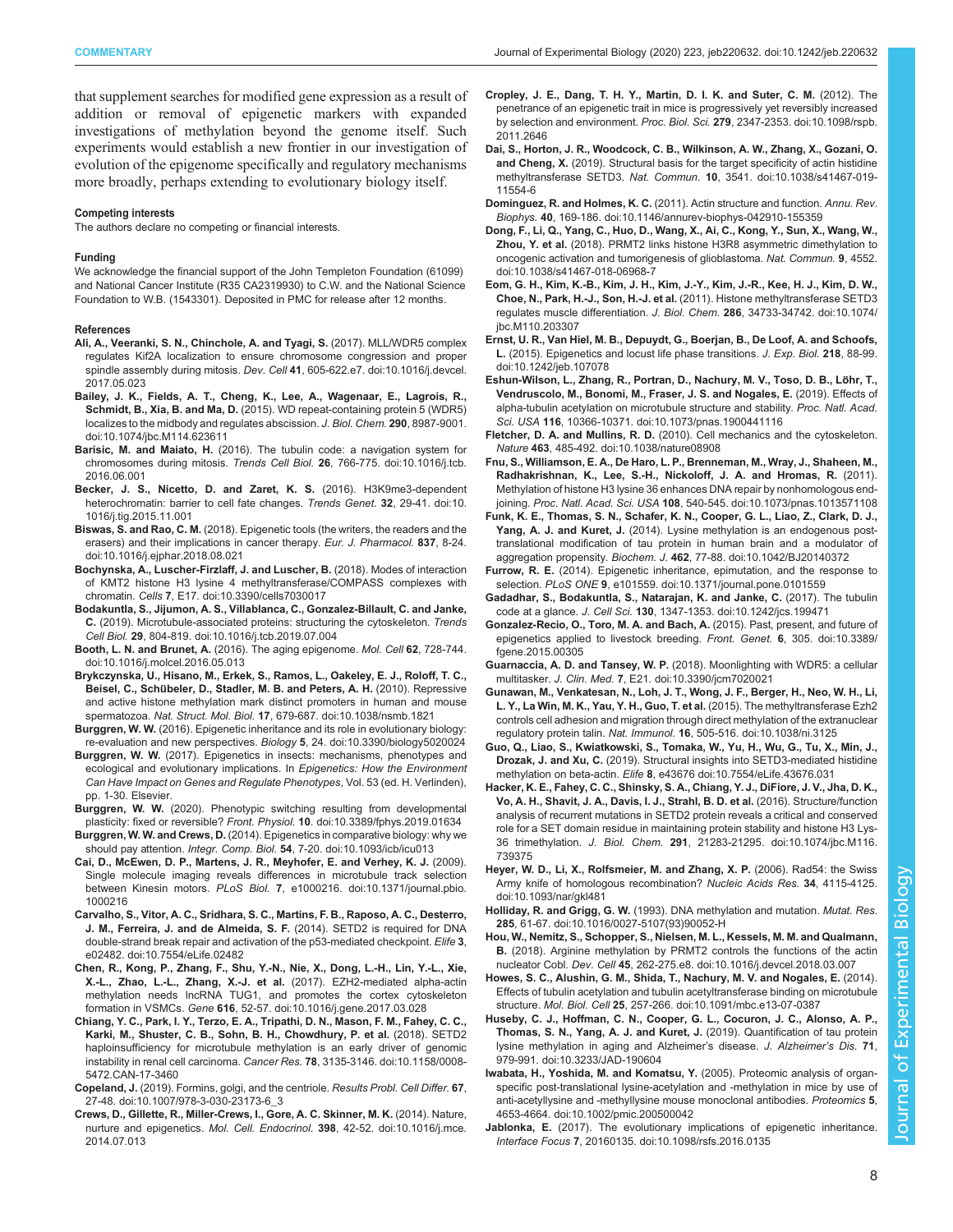- <span id="page-8-0"></span>[Jackson-Grusby, L. and Jaenisch, R.](https://doi.org/10.1006/scbi.1996.0034) (1996). Experimental manipulation of genomic methylation. Semin. Cancer Biol. 7[, 261-268. doi:10.1006/scbi.1996.](https://doi.org/10.1006/scbi.1996.0034) [0034](https://doi.org/10.1006/scbi.1996.0034)
- Janke, C. [\(2014\). The tubulin code: molecular components, readout mechanisms,](https://doi.org/10.1083/jcb.201406055) and functions. J. Cell Biol. 206[, 461-472. doi:10.1083/jcb.201406055](https://doi.org/10.1083/jcb.201406055)
- [Janssen, K. A., Sidoli, S. and Garcia, B. A.](https://doi.org/10.1016/bs.mie.2016.10.021) (2017). Recent achievements in [characterizing the histone code and approaches to integrating epigenomics and](https://doi.org/10.1016/bs.mie.2016.10.021) systems biology. Methods Enzymol. 586[, 359-378. doi:10.1016/bs.mie.2016.10.021](https://doi.org/10.1016/bs.mie.2016.10.021)
- Javaid, N. and Choi, S. [\(2017\). Acetylation- and methylation-related epigenetic](https://doi.org/10.3390/genes8080196) [proteins in the context of their targets.](https://doi.org/10.3390/genes8080196) Genes (Basel) 8, E196. doi:10.3390/ [genes8080196](https://doi.org/10.3390/genes8080196)
- [Jones, P. A., Rideout, W. M., , III, Shen, J. C., Spruck, C.-H. and Tsai, Y. C.](https://doi.org/10.1002/bies.950140107) (1992). [Methylation, mutation and cancer.](https://doi.org/10.1002/bies.950140107) BioEssays 14, 33-36. doi:10.1002/bies. [950140107](https://doi.org/10.1002/bies.950140107)
- [Kaul, N., Soppina, V. and Verhey, K. J.](https://doi.org/10.1016/j.bpj.2014.05.008) (2014). Effects of α-tubulin K40 acetylation [and detyrosination on kinesin-1 motility in a purified system.](https://doi.org/10.1016/j.bpj.2014.05.008) Biophys. J. 106, [2636-2643. doi:10.1016/j.bpj.2014.05.008](https://doi.org/10.1016/j.bpj.2014.05.008)
- [Kontaxi, C., Piccardo, P. and Gill, A. C.](https://doi.org/10.3389/fmolb.2017.00056) (2017). Lysine-directed post-translational [modifications of tau protein in Alzheimer](https://doi.org/10.3389/fmolb.2017.00056)'s disease and related tauopathies. Front. Mol. Biosci. 4[, 56. doi:10.3389/fmolb.2017.00056](https://doi.org/10.3389/fmolb.2017.00056)
- [Kulkarni, S. S., Griffin, J. N., Date, P. P., Liem, K. F., , Jr and Khokha, M. K.](https://doi.org/10.1016/j.devcel.2018.08.009) [\(2018\). WDR5 stabilizes actin architecture to promote multiciliated cell formation.](https://doi.org/10.1016/j.devcel.2018.08.009) Dev. Cell 46[, 595-610.e3. doi:10.1016/j.devcel.2018.08.009](https://doi.org/10.1016/j.devcel.2018.08.009)
- [Kwiatkowski, S., Seliga, A. K., Vertommen, D., Terreri, M., Ishikawa, T.,](https://doi.org/10.7554/eLife.37921) [Grabowska, I., Tiebe, M., Teleman, A. A., Jagielski, A. K., Veiga-da-Cunha, M.](https://doi.org/10.7554/eLife.37921) et al. [\(2018\). SETD3 protein is the actin-specific histidine N-methyltransferase.](https://doi.org/10.7554/eLife.37921) Elife 7[, e37921. doi:10.7554/eLife.37921](https://doi.org/10.7554/eLife.37921)
- Lakowski, T. M. and Frankel, A. [\(2009\). Kinetic analysis of human protein arginine](https://doi.org/10.1042/BJ20090268) [N-methyltransferase 2: formation of monomethyl- and asymmetric dimethyl](https://doi.org/10.1042/BJ20090268)[arginine residues on histone H4.](https://doi.org/10.1042/BJ20090268) Biochem. J. 421, 253-261. doi:10.1042/ [BJ20090268](https://doi.org/10.1042/BJ20090268)
- Le Floc'h, A. and Huse, M. [\(2015\). Molecular mechanisms and functional](https://doi.org/10.1007/s00018-014-1760-7) [implications of polarized actin remodeling at the T cell immunological synapse.](https://doi.org/10.1007/s00018-014-1760-7) Cell. Mol. Life Sci. 72[, 537-556. doi:10.1007/s00018-014-1760-7](https://doi.org/10.1007/s00018-014-1760-7)
- Li, G. M. [\(2013\). Decoding the histone code: Role of H3K36me3 in mismatch repair](https://doi.org/10.1158/0008-5472.CAN-13-1870) [and implications for cancer susceptibility and therapy.](https://doi.org/10.1158/0008-5472.CAN-13-1870) Cancer Res. 73, [6379-6383. doi:10.1158/0008-5472.CAN-13-1870](https://doi.org/10.1158/0008-5472.CAN-13-1870)
- Li, L. and Wang, Y. [\(2017\). Cross-talk between the H3K36me3 and H4K16ac](https://doi.org/10.1074/jbc.M117.788224) [histone epigenetic marks in DNA double-strand break repair.](https://doi.org/10.1074/jbc.M117.788224) J. Biol. Chem. 292, [11951-11959. doi:10.1074/jbc.M117.788224](https://doi.org/10.1074/jbc.M117.788224)
- Li, Y., Shin, D. and Kwon, S. H. [\(2013\). Histone deacetylase 6 plays a role as a](https://doi.org/10.1111/febs.12079) [distinct regulator of diverse cellular processes.](https://doi.org/10.1111/febs.12079) FEBS J. 280, 775-793. doi:10. [1111/febs.12079](https://doi.org/10.1111/febs.12079)
- [Li, P., Bademosi, A. T., Luo, J. and Meunier, F. A.](https://doi.org/10.1016/j.tcb.2018.04.004) (2018). Actin remodeling in [regulated exocytosis: toward a mesoscopic view.](https://doi.org/10.1016/j.tcb.2018.04.004) Trends Cell Biol. 28, 685-697. [doi:10.1016/j.tcb.2018.04.004](https://doi.org/10.1016/j.tcb.2018.04.004)
- [Lowdon, R. F., Jang, H. S. and Wang, T.](https://doi.org/10.1016/j.tig.2016.03.001) (2016). Evolution of epigenetic regulation in vertebrate genomes. Trends Genet. 32[, 269-283. doi:10.1016/j.tig.2016.03.001](https://doi.org/10.1016/j.tig.2016.03.001)
- [Magiera, M. M., Singh, P., Gadadhar, S. and Janke, C.](https://doi.org/10.1016/j.cell.2018.05.018) (2018). tubulin [posttranslational modifications and emerging links to human disease.](https://doi.org/10.1016/j.cell.2018.05.018) Cell 173, [1323-1327. doi:10.1016/j.cell.2018.05.018](https://doi.org/10.1016/j.cell.2018.05.018)
- Matamoros, A. J. and Baas, P. W. [\(2016\). Microtubules in health and degenerative](https://doi.org/10.1016/j.brainresbull.2016.06.016) [disease of the nervous system.](https://doi.org/10.1016/j.brainresbull.2016.06.016) Brain Res. Bull. 126, 217-225. doi:10.1016/j. [brainresbull.2016.06.016](https://doi.org/10.1016/j.brainresbull.2016.06.016)
- McDaniel, S. L. and Strahl, B. D. [\(2017\). Shaping the cellular landscape with Set2/](https://doi.org/10.1007/s00018-017-2517-x) SETD2 methylation. Cell. Mol. Life Sci. 74[, 3317-3334. doi:10.1007/s00018-017-](https://doi.org/10.1007/s00018-017-2517-x) [2517-x](https://doi.org/10.1007/s00018-017-2517-x)
- [Melamed-Bessudo, C. and Levy, A. A.](https://doi.org/10.1073/pnas.1120742109) (2012). Deficiency in DNA methylation [increases meiotic crossover rates in euchromatic but not in heterochromatic](https://doi.org/10.1073/pnas.1120742109) regions in Arabidopsis. [Proc. Natl. Acad. Sci. USA](https://doi.org/10.1073/pnas.1120742109) 109, E981-E988. doi:10.1073/ [pnas.1120742109](https://doi.org/10.1073/pnas.1120742109)
- [Migliori, V., Muller, J., Phalke, S., Low, D., Bezzi, M., Mok, W. C., Sahu, S. K.,](https://doi.org/10.1038/nsmb.2209) [Gunaratne, J., Capasso, P., Bassi, C. et al.](https://doi.org/10.1038/nsmb.2209) (2012). Symmetric dimethylation of [H3R2 is a newly identified histone mark that supports euchromatin maintenance.](https://doi.org/10.1038/nsmb.2209) Nat. Struct. Mol. Biol. 19[, 136-144. doi:10.1038/nsmb.2209](https://doi.org/10.1038/nsmb.2209)
- [Morselli, M., Pastor, W. A., Montanini, B., Nee, K., Ferrari, R., Fu, K., Bonora, G.,](https://doi.org/10.7554/eLife.06205) [Rubbi, L., Clark, A. T., Ottonello, S. et al.](https://doi.org/10.7554/eLife.06205) (2015). In vivo targeting of de novo [DNA methylation by histone modifications in yeast and mouse.](https://doi.org/10.7554/eLife.06205) Elife 4, e06205. [doi:10.7554/eLife.06205](https://doi.org/10.7554/eLife.06205)
- [Ooi, S. K., Qiu, C., Bernstein, E., Li, K., Jia, D., Yang, Z., Erdjument-Bromage,](https://doi.org/10.1038/nature05987) [H., Tempst, P., Lin, S. P., Allis, C. D. et al.](https://doi.org/10.1038/nature05987) (2007). DNMT3L connects [unmethylated lysine 4 of histone H3 to](https://doi.org/10.1038/nature05987) de novo methylation of DNA. Nature 448, [714-717. doi:10.1038/nature05987](https://doi.org/10.1038/nature05987)
- [Park, I. Y., Powell, R. T., Tripathi, D. N., Dere, R., Ho, T. H., Blasius, T. L., Chiang,](https://doi.org/10.1016/j.cell.2016.07.005) [Y. C., Davis, I. J., Fahey, C. C., Hacker, K. E. et al.](https://doi.org/10.1016/j.cell.2016.07.005) (2016). Dual chromatin and [cytoskeletal remodeling by SETD2.](https://doi.org/10.1016/j.cell.2016.07.005) Cell 166, 950-962. doi:10.1016/j.cell.2016. [07.005](https://doi.org/10.1016/j.cell.2016.07.005)
- [Pasini, D., Malatesta, M., Jung, H. R., Walfridsson, J., Willer, A., Olsson, L.,](https://doi.org/10.1093/nar/gkq244) [Skotte, J., Wutz, A., Porse, B., Jensen, O. N. et al.](https://doi.org/10.1093/nar/gkq244) (2010). Characterization of an [antagonistic switch between histone H3 lysine 27 methylation and acetylation in](https://doi.org/10.1093/nar/gkq244)

[the transcriptional regulation of Polycomb group target genes.](https://doi.org/10.1093/nar/gkq244) Nucleic Acids Res. 38[, 4958-4969. doi:10.1093/nar/gkq244](https://doi.org/10.1093/nar/gkq244)

- Perez, M. F. and Lehner, B. [\(2019\). Intergenerational and transgenerational](https://doi.org/10.1038/s41556-018-0242-9) [epigenetic inheritance in animals.](https://doi.org/10.1038/s41556-018-0242-9) Nat. Cell Biol. 21, 143-151. doi:10.1038/ [s41556-018-0242-9](https://doi.org/10.1038/s41556-018-0242-9)
- [Pfister, S. X., Ahrabi, S., Zalmas, L. P., Sarkar, S., Aymard, F., Bachrati, C. Z.,](https://doi.org/10.1016/j.celrep.2014.05.026) [Helleday, T., Legube, G., La Thangue, N. B., Porter, A. C. et al.](https://doi.org/10.1016/j.celrep.2014.05.026) (2014). SETD2 [dependent histone H3K36 trimethylation is required for homologous](https://doi.org/10.1016/j.celrep.2014.05.026) [recombination repair and genome stability.](https://doi.org/10.1016/j.celrep.2014.05.026) Cell Reports 7, 2006-2018. doi:10. [1016/j.celrep.2014.05.026](https://doi.org/10.1016/j.celrep.2014.05.026)
- Pollard, T. D. [\(2016\). Actin and actin-binding proteins.](https://doi.org/10.1101/cshperspect.a018226) Cold Spring Harbor Perspect. Biol. 8[, a018226. doi:10.1101/cshperspect.a018226](https://doi.org/10.1101/cshperspect.a018226)
- [Reed, N. A., Cai, D., Blasius, T. L., Jih, G. T., Meyhofer, E., Gaertig, J. and](https://doi.org/10.1016/j.cub.2006.09.014) Verhey, K. J. [\(2006\). Microtubule acetylation promotes kinesin-1 binding and](https://doi.org/10.1016/j.cub.2006.09.014) transport. Curr. Biol. 16[, 2166-2172. doi:10.1016/j.cub.2006.09.014](https://doi.org/10.1016/j.cub.2006.09.014)
- [Rhounim, L., Rossignol, J. L. and Faugeron, G.](https://doi.org/10.1002/j.1460-2075.1992.tb05546.x) (1992). Epimutation of repeated genes in Ascobolus immersus. EMBO J. 11[, 4451-4457. doi:10.1002/j.1460-](https://doi.org/10.1002/j.1460-2075.1992.tb05546.x) [2075.1992.tb05546.x](https://doi.org/10.1002/j.1460-2075.1992.tb05546.x)
- Rošić[, S., Amouroux, R., Requena, C. E., Gomes, A., Emperle, M., Beltran, T.,](https://doi.org/10.1038/s41588-018-0061-8) [Rane, J. K., Linnett, S., Selkirk, M. E., Schiffer, P. H. et al.](https://doi.org/10.1038/s41588-018-0061-8) (2018). Evolutionary [analysis indicates that DNA alkylation damage is a byproduct of cytosine DNA](https://doi.org/10.1038/s41588-018-0061-8) methyltransferase activity. Nat. Genet. 50[, 452-459. doi:10.1038/s41588-018-](https://doi.org/10.1038/s41588-018-0061-8) [0061-8](https://doi.org/10.1038/s41588-018-0061-8)
- [Rottner, K., Faix, J., Bogdan, S., Linder, S. and Kerkhoff, E.](https://doi.org/10.1242/jcs.206433) (2017). Actin [assembly mechanisms at a glance.](https://doi.org/10.1242/jcs.206433) J. Cell Sci. 130, 3427-3435. doi:10.1242/jcs. [206433](https://doi.org/10.1242/jcs.206433)
- Sadoul, K. and Khochbin, S. [\(2016\). The growing landscape of tubulin acetylation:](https://doi.org/10.1042/BCJ20160172) [lysine 40 and many more.](https://doi.org/10.1042/BCJ20160172) Biochem. J. 473, 1859-1868. doi:10.1042/ [BCJ20160172](https://doi.org/10.1042/BCJ20160172)
- Sarkies, P. [\(2019\). Molecular mechanisms of epigenetic inheritance: possible](https://doi.org/10.1016/j.semcdb.2019.06.005) [evolutionary implications.](https://doi.org/10.1016/j.semcdb.2019.06.005) Semin. Cell Dev. Biol. 97, 106-115. doi:10.1016/j. [semcdb.2019.06.005](https://doi.org/10.1016/j.semcdb.2019.06.005)
- Seymour, D. K. and Becker, C. [\(2017\). The causes and consequences of DNA](https://doi.org/10.1016/j.pbi.2017.01.005) [methylome variation in plants.](https://doi.org/10.1016/j.pbi.2017.01.005) Curr. Opin. Plant Biol. 36, 56-63. doi:10.1016/j.pbi. [2017.01.005](https://doi.org/10.1016/j.pbi.2017.01.005)
- Shilatifard, A. [\(2012\). The COMPASS family of histone H3K4 methylases:](https://doi.org/10.1146/annurev-biochem-051710-134100) [mechanisms of regulation in development and disease pathogenesis.](https://doi.org/10.1146/annurev-biochem-051710-134100) Annu. Rev. Biochem. 81[, 65-95. doi:10.1146/annurev-biochem-051710-134100](https://doi.org/10.1146/annurev-biochem-051710-134100)
- [Simoes, P. M., Niven, J. E. and Ott, S. R.](https://doi.org/10.1016/j.cub.2013.10.016) (2013). Phenotypic transformation affects [associative learning in the desert locust.](https://doi.org/10.1016/j.cub.2013.10.016) Curr. Biol. 23, 2407-2412. doi:10.1016/j. [cub.2013.10.016](https://doi.org/10.1016/j.cub.2013.10.016)
- Skinner, M. K. [\(2015\). Environmental epigenetics and a unified theory of the](https://doi.org/10.1093/gbe/evv073) [molecular aspects of evolution: a neo-Lamarckian concept that facilitates neo-](https://doi.org/10.1093/gbe/evv073)Darwinian evolution. Genome Biol. Evol. 7[, 1296-1302. doi:10.1093/gbe/evv073](https://doi.org/10.1093/gbe/evv073)
- Song, Y. and Brady, S. T. [\(2015\). Post-translational modifications of tubulin:](https://doi.org/10.1016/j.tcb.2014.10.004) [pathways to functional diversity of microtubules.](https://doi.org/10.1016/j.tcb.2014.10.004) Trends Cell Biol. 25, 125-136. [doi:10.1016/j.tcb.2014.10.004](https://doi.org/10.1016/j.tcb.2014.10.004)
- [Storz, J. F., Natarajan, C., Signore, A. V., Witt, C. C., McCandlish, D. M. and](https://doi.org/10.1098/rstb.2018.0238) Stoltzfus, A. [\(2019\). The role of mutation bias in adaptive molecular evolution:](https://doi.org/10.1098/rstb.2018.0238) [insights from convergent changes in protein function.](https://doi.org/10.1098/rstb.2018.0238) Philos. Trans. R. Soc. Lond. B Biol. Sci. 374[, 20180238. doi:10.1098/rstb.2018.0238](https://doi.org/10.1098/rstb.2018.0238)
- Strahl, B. D. and Allis, C. D. [\(2000\). The language of covalent histone](https://doi.org/10.1038/47412) modifications. Nature 403[, 41-45. doi:10.1038/47412](https://doi.org/10.1038/47412)
- Stricker, S. H., Köferle, A. and Beck, S. [\(2017\). From profiles to function in](https://doi.org/10.1038/nrg.2016.138) epigenomics. Nat. Rev. Genet. 18[, 51-66. doi:10.1038/nrg.2016.138](https://doi.org/10.1038/nrg.2016.138)
- [Su, I.-H., Dobenecker, M. W., Dickinson, E., Oser, M., Basavaraj, A., Marqueron,](https://doi.org/10.1016/j.cell.2005.02.029) [R., Viale, A., Reinberg, D., Wulfing, C. and Tarakhovsky, A.](https://doi.org/10.1016/j.cell.2005.02.029) (2005). Polycomb [group protein ezh2 controls actin polymerization and cell signaling.](https://doi.org/10.1016/j.cell.2005.02.029) Cell 121, [425-436. doi:10.1016/j.cell.2005.02.029](https://doi.org/10.1016/j.cell.2005.02.029)
- Terman, J. R. and Kashina, A. [\(2013\). Post-translational modification and](https://doi.org/10.1016/j.ceb.2012.10.009) regulation of actin. Curr. Opin. Cell Biol. 25[, 30-38. doi:10.1016/j.ceb.2012.10.009](https://doi.org/10.1016/j.ceb.2012.10.009)
- [Trevino, L. S., Wang, Q. and Walker, C. L.](https://doi.org/10.1016/j.pbiomolbio.2015.02.013) (2015). Phosphorylation of epigenetic 'readers, writers and erasers'[: implications for developmental reprogramming and](https://doi.org/10.1016/j.pbiomolbio.2015.02.013) [the epigenetic basis for health and disease.](https://doi.org/10.1016/j.pbiomolbio.2015.02.013) Prog. Biophys. Mol. Biol. 118, 8-13. [doi:10.1016/j.pbiomolbio.2015.02.013](https://doi.org/10.1016/j.pbiomolbio.2015.02.013)
- [Vaissiere, T., Sawan, C. and Herceg, Z.](https://doi.org/10.1016/j.mrrev.2008.02.004) (2008). Epigenetic interplay between [histone modifications and DNA methylation in gene silencing.](https://doi.org/10.1016/j.mrrev.2008.02.004) Mutat. Res. 659, [40-48. doi:10.1016/j.mrrev.2008.02.004](https://doi.org/10.1016/j.mrrev.2008.02.004)
- [van der Graaf, A., Wardenaar, R., Neumann, D. A., Taudt, A., Shaw, R. G.,](https://doi.org/10.1073/pnas.1424254112) [Jansen, R. C., Schmitz, R. J., Colome-Tatche, M. and Johannes, F.](https://doi.org/10.1073/pnas.1424254112) (2015). [Rate, spectrum, and evolutionary dynamics of spontaneous epimutations.](https://doi.org/10.1073/pnas.1424254112) Proc. Natl. Acad. Sci. USA 112[, 6676-6681. doi:10.1073/pnas.1424254112](https://doi.org/10.1073/pnas.1424254112)
- [Verhey, K. J. and Gaertig, J.](https://doi.org/10.4161/cc.6.17.4633) (2007). The tubulin code. Cell Cycle 6, 2152-2160. [doi:10.4161/cc.6.17.4633](https://doi.org/10.4161/cc.6.17.4633)
- [Vermillion, K. L., Lidberg, K. A. and Gammill, L. S.](https://doi.org/10.1083/jcb.201306071) (2014). Cytoplasmic protein [methylation is essential for neural crest migration.](https://doi.org/10.1083/jcb.201306071) J. Cell Biol. 204, 95-109. doi:10. [1083/jcb.201306071](https://doi.org/10.1083/jcb.201306071)
- Vidalis, A., Živković[, D., Wardenaar, R., Roquis, D., Tellier, A. and Johannes, F.](https://doi.org/10.1186/s13059-016-1127-5) [\(2016\). Methylome evolution in plants.](https://doi.org/10.1186/s13059-016-1127-5) Genome Biol. 17, 264. doi:10.1186/ [s13059-016-1127-5](https://doi.org/10.1186/s13059-016-1127-5)